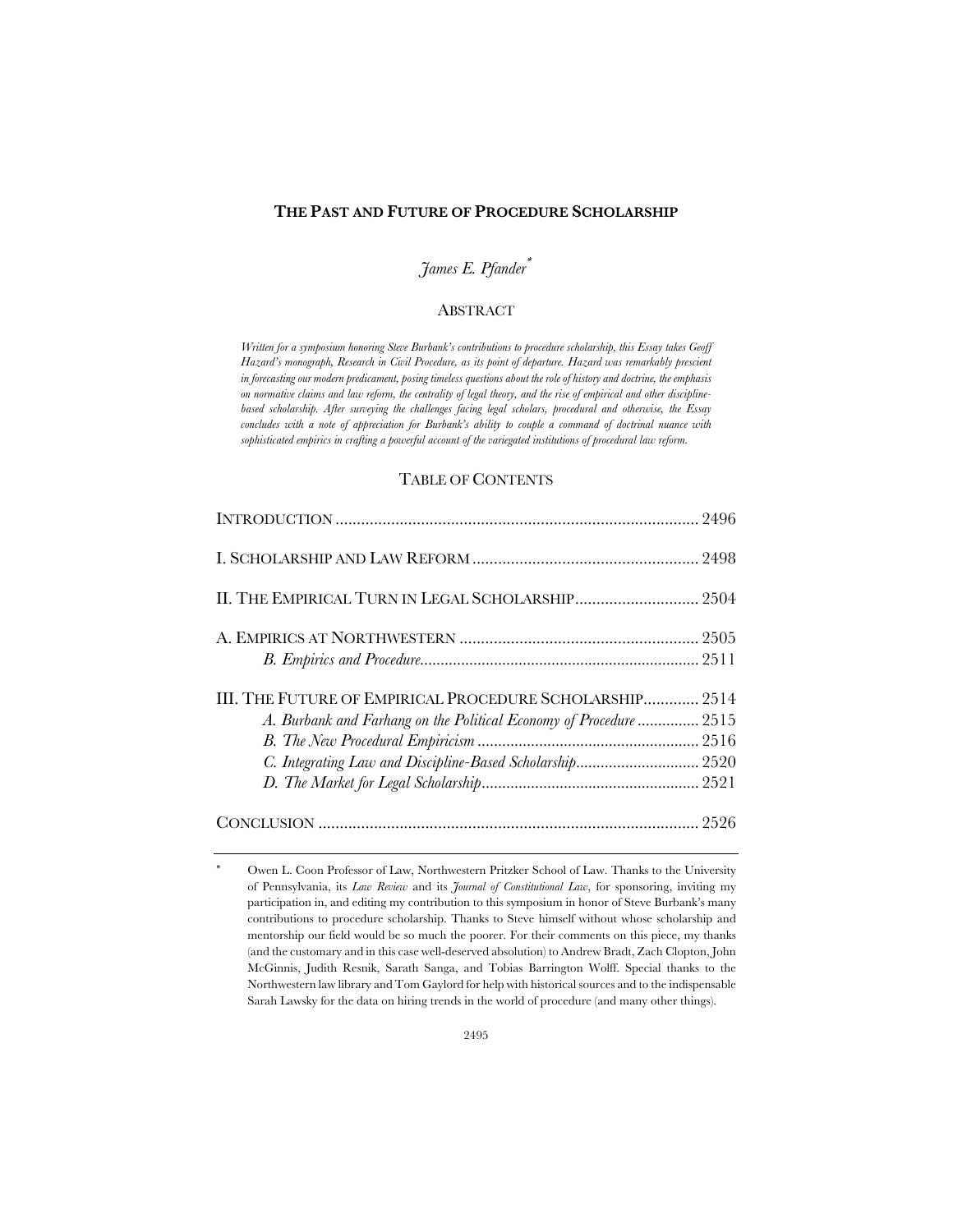#### **INTRODUCTION**

Ever since law found a home in the nineteenth-century university, law professors have struggled to make scholarly contributions to knowledge from inside the discursive tradition of legal practice. Dean Langdell, under pressure to deliver a form of legal science to match the other sciences on offer in Harvard yard, eventually landed on the case as the unit of analysis.<sup>1</sup> Today, the case method remains alive as a pedagogical device, but legal realism has widened the gap between the academic profession and daily practice of law. Chief Justice John Roberts could hardly contain his dismay at the suggestion that the Court should consider political science data ("sociological gobbledygook") in the course of deciding whether one political party had gone too far in gerrymandering Wisconsin's voting districts.2

The Chief Justice's dismissal of academic law represents only the latest in a series of laments from bench and bar about the declining relevance of legal scholarship. Inspired by somewhat the same dismay, Judge Harry Edwards (a former law professor) published a much-discussed criticism of academic law that touched a nerve in the 1990s.<sup>3</sup> Some years earlier, Thomas Bergin had chronicled the professional challenges facing law professors who were obliged both to train future lawyers and contribute to legal knowledge.4 Other lapsed academics, too, have recognized the growing gap between legal scholarship and legal doctrine. Judge Richard Posner described the decline of law as an autonomous discipline, imagining a future in which more law professors would operate from within such academic disciplines as economics and political science.5

<sup>1</sup> Christopher Columbus Langdell, Dean of Harvard Law School from 1870 to 1895, wrote a casebook on contract law, the first edition of which contained only cases, albeit cases carefully selected and arranged. Later editions included some narrative material. For Langdell's famous claim that the library served as the laboratory for law students and practitioners, *see* Christopher Langdell, *Harvard Celebration Speeches*, 3 LAW Q. REV. 123, 124 (1887). For a reflection on Langdell's scientific approach to law and the reaction of Holmes, see Patrick J. Kelley, *Holmes, Langdell and Formalism*, 15 RATIO JURIS 26 (2002).

<sup>2</sup> *See* Transcript of Oral Argument at 40, Gill v. Whitford, 138 S. Ct. 1916 (2018) (No. 16-11161) (reflecting the remarks of Chief Justice Roberts).

<sup>3</sup> *See* Harry T. Edwards, *The Growing Disjunction Between Legal Education and the Legal Profession*, 91 MICH. L. REV. 34 (1992) (arguing that the disjunction between legal education and legal practice "calls into question our status as an honorable profession.").

<sup>4</sup> *See* Thomas F. Bergin, *The Law Teacher: A Man Divided Against Himself*, 54 VA. L. REV. 637, 638 (1968) (lamenting the intellectual schizophrenia entailed by the law professor's obligation to train lawyers in doctrine and to contribute to legal knowledge).

<sup>5</sup> *See* Richard A. Posner, *The Decline of Law as an Autonomous Discipline: 1962–1987*, 100 HARV. L. REV. 761, 778–80 (1987) (outlining several implications of the increasingly interdisciplinary nature of the legal academy).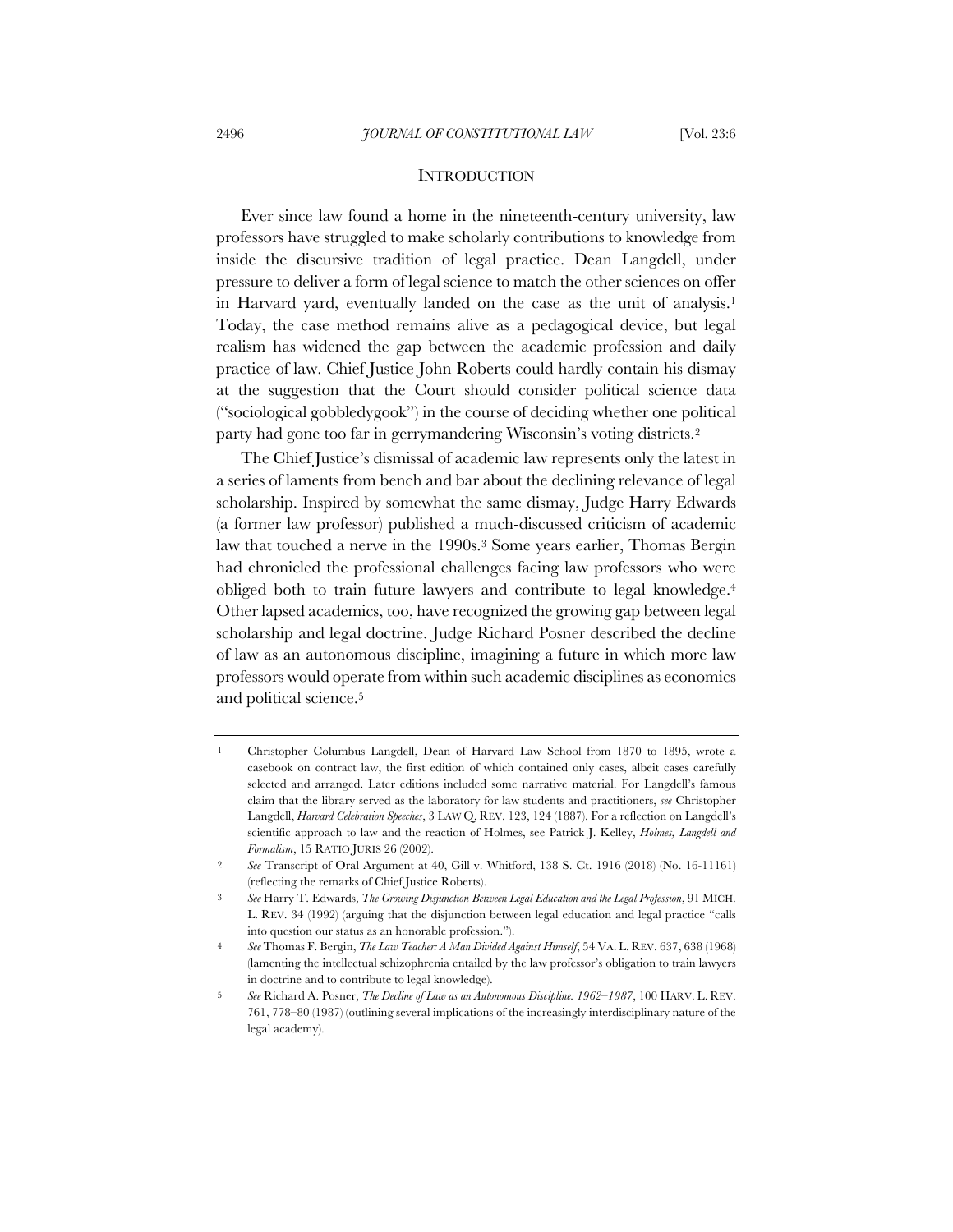Just before the law-and-economics revolution that Posner helped to initiate, Geoffrey Hazard wrote a piercing monograph on scholarship in the field of procedure.6 In it, Hazard set the terms of debate over what counts as valuable in the scholarship of adjective law, cataloging a variety of different approaches and commenting trenchantly on their contributions and shortcomings.7 Hazard wrote from inside the law school and understood the impact of the profession's workways on the production of serious scholarship.8 He worried, even then, that law professors concerned themselves with having written something rather than having said something.<sup>9</sup>

Writing in the hope of saying something in honor of consummate proceduralist Stephen Burbank, I'm delighted to take this opportunity to reflect on the past and future of procedure scholarship. As Hazard observed, and as Burbank has modeled in a storied career that one can only hope will continue for years to come, procedural scholarship begins with a complete command of the subject. Such command often requires an understanding of the historical origin and current operation of legal doctrines: Hazard journeyed deeply into the past to uncover what it means to be a party to litigation just as Burbank has spent countless hours in the archives, uncovering federal procedure's origin story.10 But the best such scholarship must also speak to the problems we face today. It must, in Hazard's words, be "[t]ruthful, aesthetically pleasing, . . . responsible and open with normative and policy judgments" and it must make a "contribution to the literature."<sup>11</sup> Some might say that scholarship must sing.

How to make that contribution remains the central question for procedure scholars, especially those writing in the shadow of such figures as Hazard and Burbank. Hazard identifies four problems that scholars in

<sup>6</sup> *See* GEOFFREY C. HAZARD,JR., RESEARCH IN CIVIL PROCEDURE (1963) (copy on file with author).

<sup>7</sup> *Id.*

<sup>8</sup> *See id.* at 59–60 (describing law schools as too small to allow faculty members to discharge their teaching duties and devote time to serious scholarship). Faculty size has grown considerably since Hazard wrote and teaching loads have declined. Today, Northwestern has over 100 full-time law faculty, as compared to the 30 we employed in 1960. *See* AALS DIRECTORY OF LAW TEACHERS 41 (1960) (listing 30 full-time faculty members).

<sup>9</sup> *See* HAZARD, *sura* note 6, at 56 ("With respect to faculty work, I think frankly that many of those who have published are more concerned with having written something than having said something.").

<sup>10</sup> *See* Geoffrey C. Hazard, Jr., *Indispensable Party: The Historical Origin of a Procedural Phantom*, 61 COLUM. L. REV. 1254 (1961); Stephen B. Burbank, *The Rules Enabling Act of 1934*, 130 U. PA. L. REV. 1015 (1982).

<sup>11</sup> *See* HAZARD, *supra* note 6, at 7.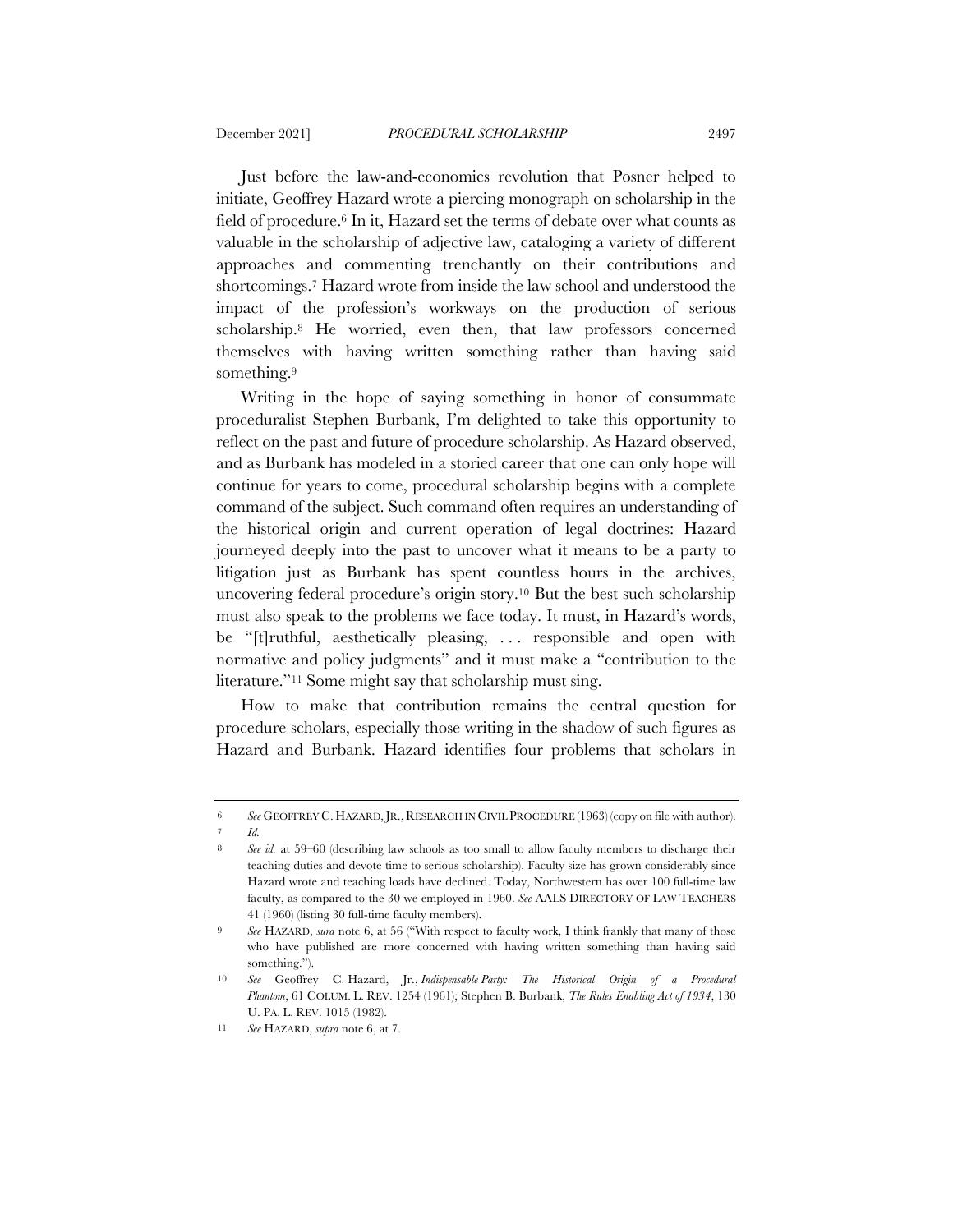procedure should consider: the uses of history, the tendency toward an emphasis on legal reform, the role of empirical research, and the contributions of procedural theory.12 That list of considerations will inform, and help to organize, my approach here. I will begin as I often do with a page of history, one offered to illuminate both the value of deep learning in procedure and the possibility that the best scholarship can make normative arguments that improve the law. Then I will tackle the important and growing divide between doctrinal and empirical scholarship and its impact on law school hiring priorities and research outcomes. Theory may help explain why doctrine continues to play so important a role in public law. The essay concludes with a reflection on the possibility of a future in which procedure scholars combine the legal and normative sophistication of the law professor with the empirical tools of a social scientist. Much the way Steve Burbank has been doing right along.

#### I. SCHOLARSHIP AND LAW REFORM

Few legal scholars can claim to have left a decisive mark on the evolution of the law. Edwin Borchard left four such marks: on international law, on the problem of wrongful convictions, on government suability in tort, and, most central to this account, on the declaratory judgment.13 Indeed, it's perhaps not too much to say that we owe the modern recognition and acceptance of the declaratory judgment to Borchard's tireless work on behalf of the remedy.14 He wrote a series of articles and books on the topic, drafted both

<sup>12</sup> *Id.*

<sup>13</sup> Edwin Borchard was remembered in a volume of the Yale Law Journal, where his colleague and friend Charles Clark (head of the first federal civil rules committee and later a judge on the Second Circuit) wrote a tribute. *See* Charles E. Clark, *Edwin Borchard,* 60 YALE L.J. 1071–72 (1951). *See also* Herbert W. Briggs, *In Memoriam: Edwin M. Borchard, 1884–1951*, 45 AM. J. INT'L. L. 708–09 (1951). Borchard contributed to a wide range of subjects, including the legality of declaratory judgments, Edwin M. Borchard, *The Next Step beyond Equity: The Declaratory Action*, 13 U. CHI. L. REV. 145 (1946); Edwin M. Borchard, *The Constitutionality of Declaratory Judgments*, 31 COLUM. L. REV. 561 (1931); government liability in tort, Edwin M. Borchard, *Government Liability in Tort* (pts. 1–3), 34 YALE L.J. 129, 229 (1925); criminal justice reform, EDWIN M. BORCHARD, CONVICTING THE INNOCENT: ERRORS OF CRIMINAL JUSTICE (Yale Univ. Press 1932); and international law, Edwin M. Borchard, *Treaty-Making Power as Support for Federal Legislation*, 29 YALE L.J. 445 (1920); Edwin Borchard, *Shall the Executive Agreement Replace the Treaty*?, 53 YALE L.J. 664 (1944). Borchard served on the ACLU's national committee, and publicly joined an amicus brief in *Korematsu v. United States*, 323 U.S. 214 (1944). Marvin Zalman, *Edwin Borchard's Innocence Project: The Origin and Legacy of His Wrongful Conviction Scholarship*, 1 WRONGFUL CONVICTION L. REV. 124, 132 (2020).

<sup>14</sup> Numerous state and federal courts have dubbed Borchard the "father of the declaratory judgment in the United States." *See, e.g.*, United States Fid. & Guar. Co. v. Koch, 102 F.2d 288, 290 (3d Cir.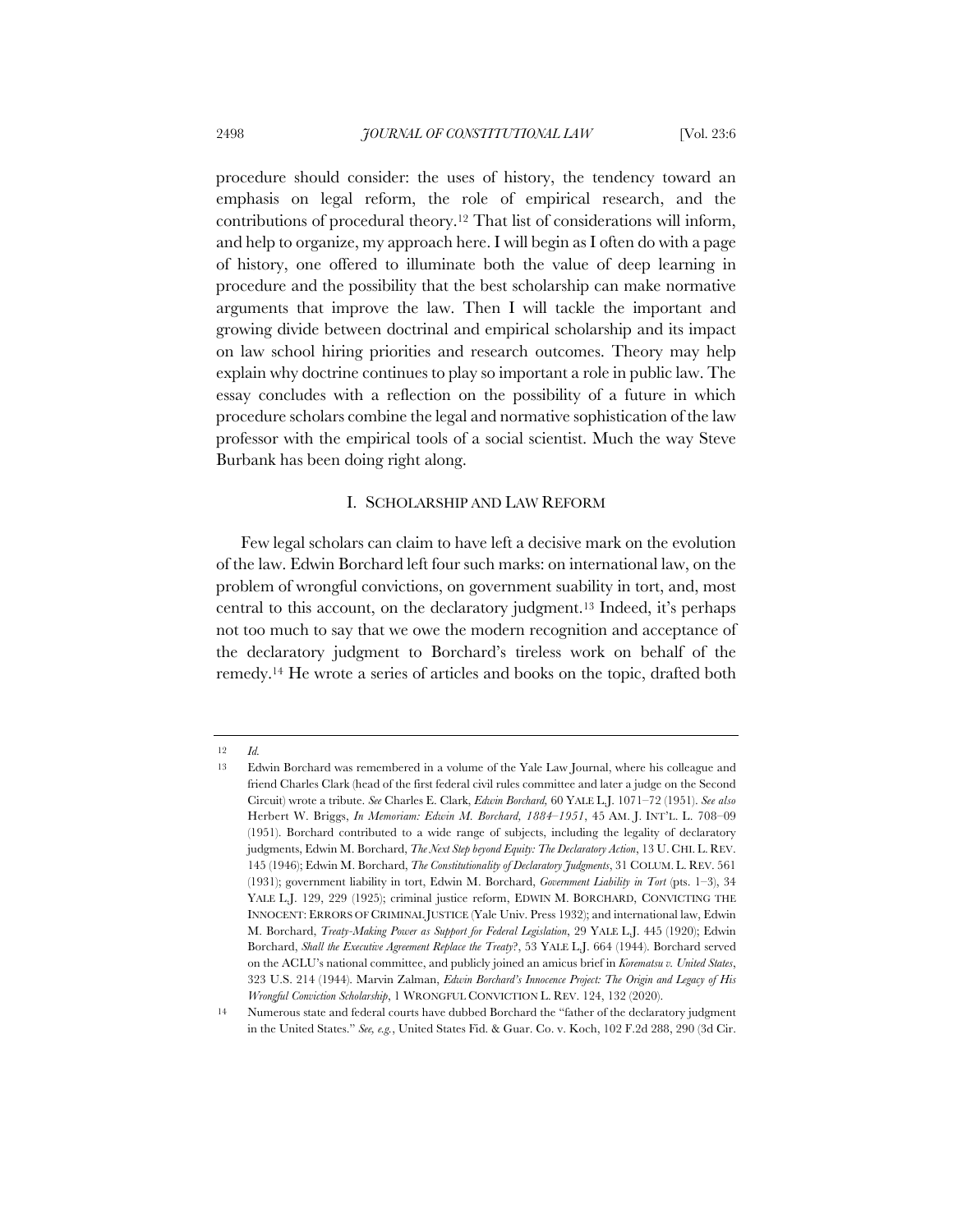a uniform law for state adoption and the federal declaratory judgment act statute, and defended the constitutionality of the proceeding against challenges based on a restrictive conception of the Article III case-orcontroversy requirement.15 One can only nod in agreement with sentiments expressed by his colleague at Yale Law School, Charles Clark. Clark described Borchard's work on the declaratory judgment as "the greatest oneman job of legal reform to occur in this country."16

Born in 1884, Borchard was educated in New York City just as the nineteenth century was giving way to the twentieth and waves of populism and progressivism were rolling across the nation. Instinctively liberal, in a left-of-center sense, Borchard graduated from New York Law School in 1905, and then completed his BA and Ph.D at Columbia. After stints in Washington, D.C. as the librarian of Congress and a solicitor in the Department of State, Borchard returned briefly to New York as a bank lawyer before accepting a professorship at Yale in 1917. Borchard would remain in that position for thirty-three years, retiring just before his death in 1951.

Borchard's work on the declaratory judgment reflected deep learning in civil law.17 The civilians had long since recognized the value of a declaratory proceeding, one that allows the parties to secure a definite statement of their legal relations as a way to order their affairs.18 But as Borchard recognized, the common law tradition tended to emphasize the "wrong" as a central element of the events that gave rise to a right to pursue a claim in the courts.19 Declaratory judgments in their most important sense operated to allow suit to proceed in the absence of any consummated wrong:

The distinctive feature of this second group [of declaratory proceedings] is that no "injury" or "wrong" need have been actually committed or

<sup>1939);</sup> Panama Process, S.A. v. Cities Serv. Co., 362 F. Supp. 735, 738 (S.D.N.Y. 1973); Mayor of El Dorado v. El Dorado Broad. Co., 260 Ark. 821, 837, 544 S.W.2d 206 (1964).

<sup>15</sup> *See* CHARLES ALAN WRIGHT, ARTHUR R. MILLER & MARY KAY KANE, FEDERAL PRACTICE AND PROCEDURE 571 n. 4 (1983) ("Professor Borchard wrote a continuous succession of other articles on the subject and was one of the draftsmen of the Uniform Declaratory Judgment Act and of the Federal Declaratory Judgment Act. He also wrote the definitive treatise.").

<sup>16</sup> *See* Clark, *supra* note 13, at 1072.

<sup>17</sup> Footnotes in his treatise canvas French and German legal sources and often range more widely. *See* EDWIN BORCHARD, DECLARATORY JUDGMENTS (2d ed. 1941) [hereinafter DECLARATORY JUDGMENTS].

<sup>18</sup> For an account of the civil law origins of the Scottish declarator action, see James E. Pfander, *Standing to Sue: Lessons from Scotland's Actio Popularis,* 66 DUKE L.J. 1493 (2017). Borchard described the declaratory judgment as having been a part of Scots law for 400 years. *See* DECLARATORY JUDGMENTS, *supra* note 17, at 1045.

<sup>19</sup> *See* DECLARATORY JUDGMENTS, *supra* note 17, at 5–7.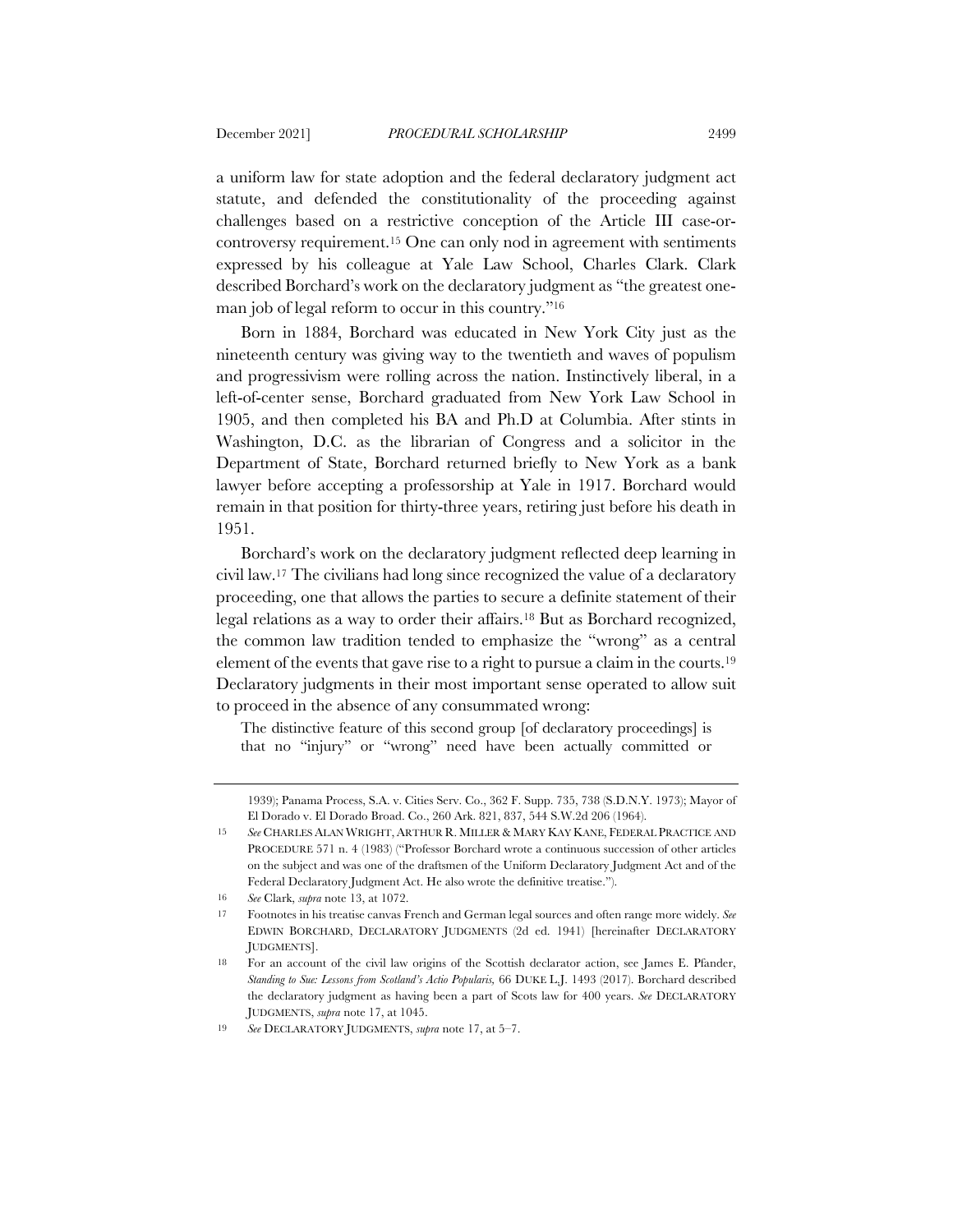threatened in order to enable the plaintiff to invoke the judicial process; he need merely show that some legal interest or right of his has been placed in jeopardy  $\dots$ .<sup>20</sup>

Rejecting the idea that a right of action arose only as a form of redress for completed wrongs, Borchard saw a role for courts in providing a definitive statement of legal relations after a cloud had been cast upon one party's perceived legal entitlements.

Under Borchard's influence, state legislatures and courts came to accept the declaratory judgment as an indispensable form of relief. For example, Borchard wrote critically of an early Michigan court decision that had characterized declaratory relief as inconsistent with the judicial role and then applauded later decisions in which the same court reversed course.21 After several years of state experience, the federal statute was signed into law in 1934, under Borchard's tutelage, and was promptly incorporated into federal practice in the Federal Rules of Civil Procedure.22 Rule 57 set forth general guidelines for practice in applications for declaratory relief, clarifying that the right to trial by jury would govern in appropriate circumstances.23 The accompanying committee note made extensive references to declaratory practice in the state courts and went so far as to suggest that Borchard's own Uniform Declaratory Judgment Act was to provide a "guide to the scope and function of the federal act."24

Yet Borchard still had to defend the declaratory judgment from the argument that it entailed an unconstitutional exercise of judicial power. Applying what had come to be known as the case-or-controversy requirement, federal courts had come increasingly to insist that their role was limited to the resolution of concrete disputes between adverse parties.25 An influential summary of these emerging doctrines, many of them rooted in claims about the nature of the judicial power, appeared in Justice Brandeis's

<sup>20</sup> *Id.* at 27.

<sup>21</sup> *See* Edwin M. Borchard, *The Declaratory Judgment as an Exclusive or Alternative Remedy*, 31 MICH. L. REV. 180 (1932) (criticizing Miller v. Siden, 259 Mich. 19 (1932)).

<sup>22</sup> *See* Act of June 14, 1934, ch. 512, 48 Stat. 955 (current version at 28 U.S.C. §§ 2201–2202 (1982)); FED. R. CIV. P. 57.

<sup>23</sup> FED. R. CIV. P. 57 ("These rules govern the procedure for obtaining a declaratory judgment under 28 U.S.C. section 2201. Rules 38 and 39 govern a demand for a jury trial.").

<sup>24</sup> *See* DECLARATORY JUDGMENTS, *supra* note 17, at app. (setting forth the legislative history of the federal declaratory judgment act and the original language of Rule 57 of the Federal Rules of Civil Procedure).

<sup>25</sup> *See, e.g.*, Liberty Warehouse Co. v. Grannis, 273 U.S. 70, 76 (1927) (dismissing a claim brought under the Kentucky declaratory judgment act because the state had not threatened to enforce the allegedly unconstitutional law, making the claim too abstract for adjudication).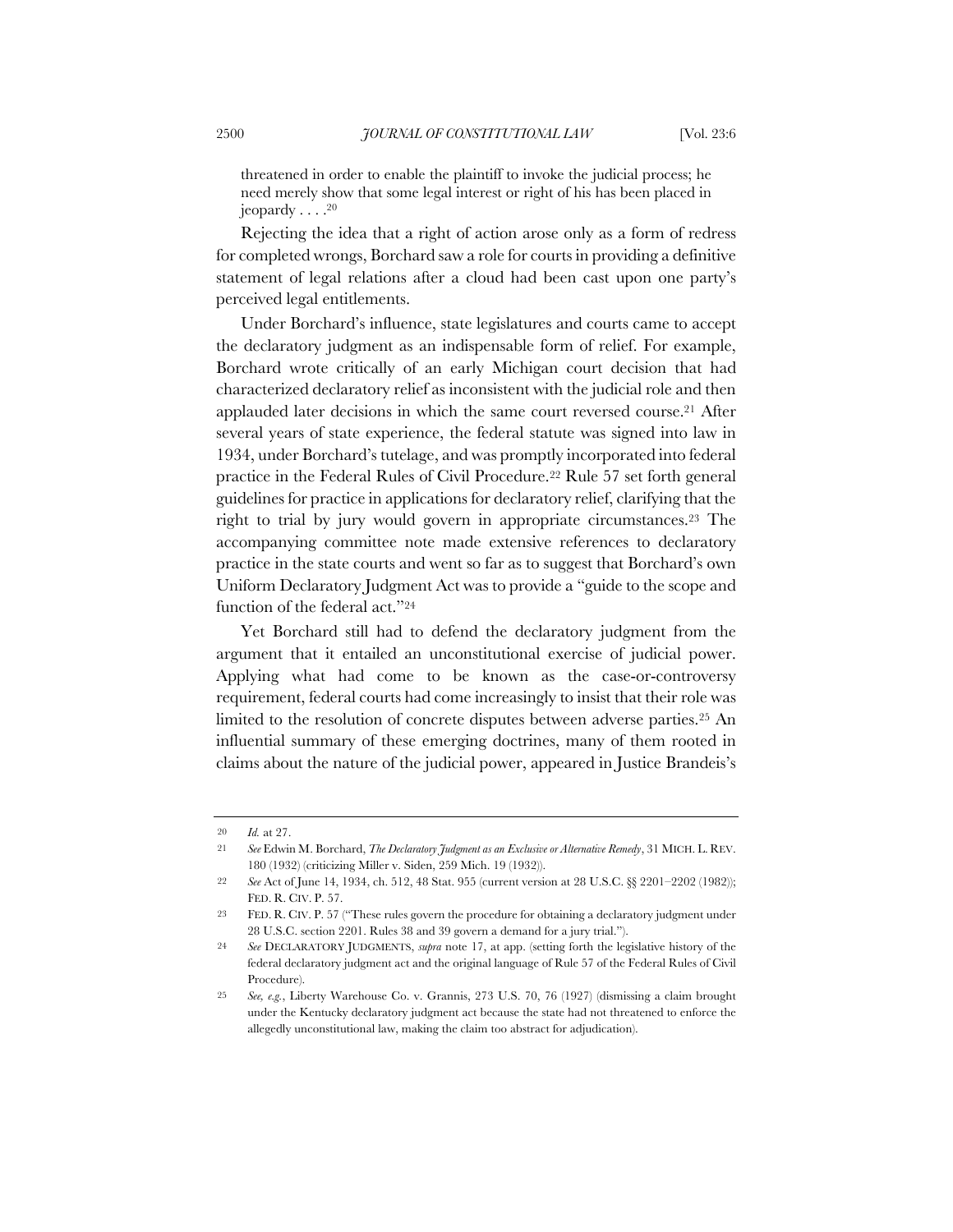well-known opinion in *Ashwander v. Tennessee Valley Authority*.26 Brandeis included on his list of concerns both the standing doctrine and the prohibition against the adjudication of collusive or non-adversarial suits:

The Court will not pass upon the constitutionality of legislation in a friendly, non-adversary, proceeding, declining because to decide such questions 'is legitimate only in the last resort, and as a necessity in the determination of real, earnest, and vital controversy between individuals. It never was the thought that, by means of a friendly suit, a party beaten in the legislature could transfer to the courts an inquiry as to the constitutionality of the legislative act.27

In emphasizing the need for a vital contest, Brandeis sought to ward off collusive challenges to the constitutionality of federal law. But the emphasis on concrete disputes between adversaries would pose a threat to declaratory proceedings as well, which seek to facilitate an adjudication before the parties change positions in ways that produce a concrete injury.28

A related question arose as to the advisory character of the declaratory judgment. On this view, the judicial power entailed the issuance of decrees of a coercive nature.29 A judgment for money was subject to execution through the award of process to authorize seizure and sale of the debtor's assets.30 A decree granting injunctive relief directed the defendant to take (or refrain from taking) specified action on pain of contempt.31 By contrast, a declaratory judgment was understood to specify the respective rights of the parties without issuance of process to secure money damages or a coercive injunctive decree.32 Some jurists viewed the issuance of coercive relief (an award of damages or an injunctive decree) as a defining feature of adjudication; lacking this element of coercion, declaratory judgments were sometimes viewed as a prohibited form of advisory opinion.<sup>33</sup>

<sup>26</sup> Ashwander v. Tenn. Valley Auth., 297 U.S. 288 (1936).

<sup>27</sup> *Id.* at 346 (Brandeis, J., concurring) (quoting Chicago & Grand Trunk Ry. Co. v. Wellman, 143 U.S. at 345).

<sup>28</sup> *See* Willing v. Chi. Auditorium Ass'n, 277 U.S. 274, 290 (1928) (Brandeis, J.) (noting that a resort to equity when no case or controversy existed was "a proceeding which was unknown to . . . English . . . courts"). For background on *Willing*, see EDWARD A. PURCELL, JR., BRANDEIS AND THE PROGRESSIVE CONSTITUTION 128–32 (2000).

<sup>29</sup> The term "coercive relief" is often used by courts to distinguish injunctive and monetary remedies from a declaratory judgment. *See, e.g*., Powell v. McCormack, 395 U.S. 486, 517 (1969); Baker v. Carr, 369 U.S. 186, 328 (1962).

<sup>30</sup> *See* DOUGLAS LAYCOCK & RICHARD L. HASEN, MODERN AMERICAN REMEDIES: CASES AND MATERIALS 864–81 (5th ed. 2019) (providing an overview of the collection of money judgments).

<sup>31</sup> *See id.* at 787–803 (cataloging forms of contempt to enforce injunctions).

<sup>32</sup> On the nature of declaratory relief, see Samuel L. Bray, *The Myth of the Mild Declaratory Judgment*, 63 DUKE L.J. 1091 (2014).

<sup>33</sup> *See, e.g.*, Liberty Warehouse Co. v. Grannis, 273 U.S. 70, 74 (1927) (noting how jurisdiction of federal courts is limited to "protection and enforcement of rights, or the prevention, redress, or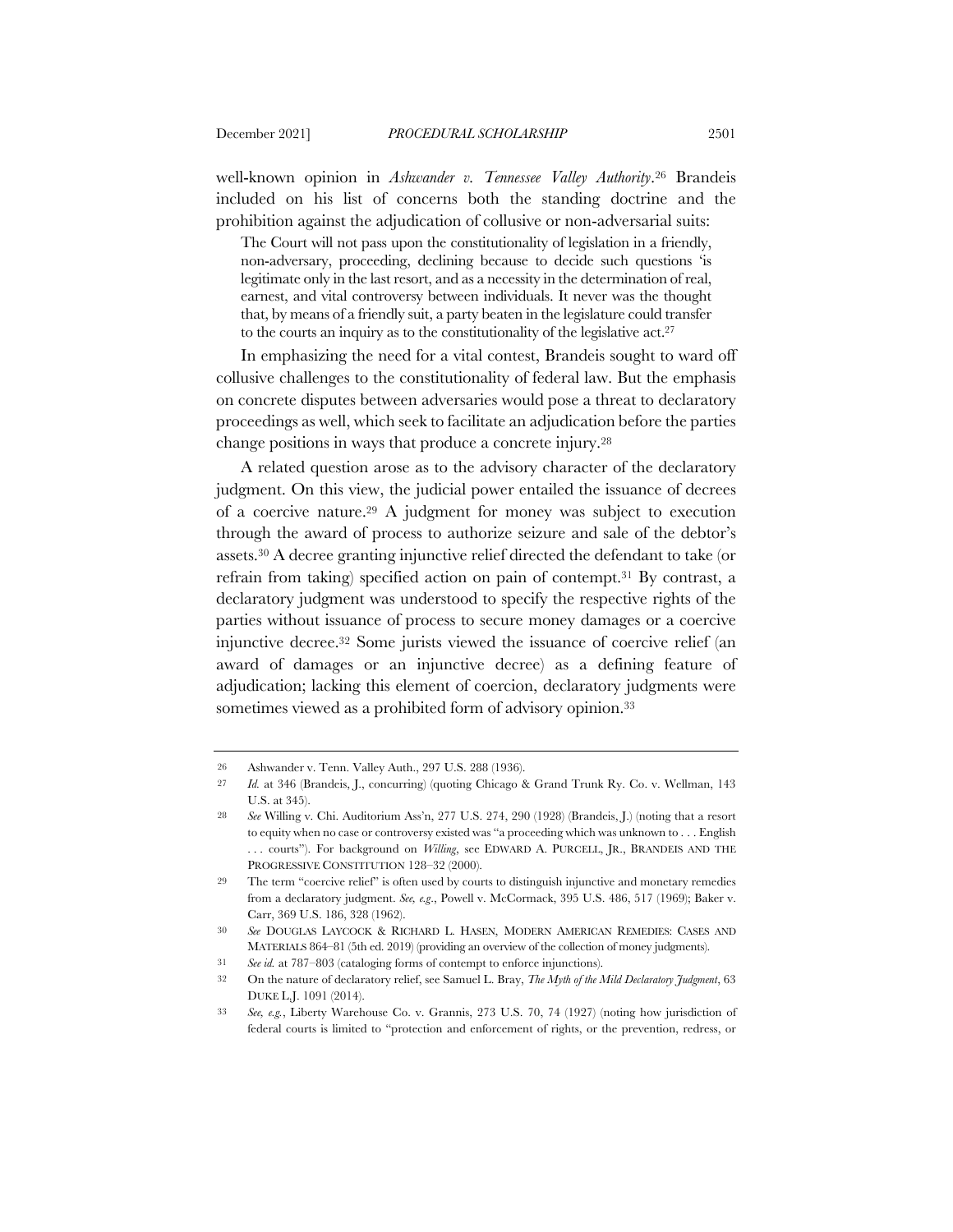In a strikingly prescient 1936 article, Borchard traced the case-orcontroversy problems that threatened declaratory judgment proceedings to the Court's *Muskrat* decision:

This unfortunate case started a train of thought in the court directed toward great conservatism in adjudicating cases, and resulted in a narrow construction of the terms "cases" or "controversies." This was an incident of the increasing reluctance of the court to pass on constitutional questions . . . . The strict rules evolved in the court for the adjudication of constitutional questions were imperceptibly deemed to apply to all legal issues and have been so applied by state courts, thus narrowing unduly the judicial function as compared with the practice in other countries. Moreover, the various objections to adjudication, such as prematurity or mootness, inadequacy of party interest or inconclusiveness of the judgment were all read into the words "cases" or "controversies," thus overburdening those words with a bulging content making them ever more technical without necessarily dissipating their ambiguity. Most of the tests of justiciability were thus largely identified with the phrase "cases and controversies" so that the broad definitions of [the nineteenth century] are now almost unrecognizable. Apart from the traditional grounds for refusing to review administrative findings, to pass on political questions, or decide abstract, hypothetical, fictitious, nonadversary or moot cases, cases have in recent years been dismissed on the ground that the plaintiff's interest was inadequate or that the issue was not sufficiently concrete to justify adjudication.<sup>34</sup>

Borchard thus identified two problems: the perception that the casecontroversy language of Article III had been assigned "a bulging content" and the view that doctrines, developed as tools to manage constitutional litigation, had evolved into across-the-board restrictions that unduly narrow the judicial function in less fraught matters. <sup>35</sup>

These threats to the declaratory judgment were put to rest in the 1930s. In *Nashville, Chattanooga Railway v. Wallace*, the Supreme Court rejected the argument that the non-coercive nature of declaratory relief deprived the federal courts of power to adjudicate in such matters.36 Citing such varying

punishment of wrongs" when necessary to carry "into effect a judgment between the parties, and does not extend to the determination of abstract questions or issues framed for the purpose of invoking the advice of the court"). The coercive force of a judgment for damages, by providing a lawful basis for a sheriff's sale of the debtor's property, explains why parties might settle in the wake of a judgment. But the settlement does not deprive the judgment of its coercive threat.

<sup>34</sup> Edwin Borchard, *Justiciability*, 4 U. CHI. L. REV. 1, 4–5 (1936).

<sup>35</sup> Much the same thing has occurred with the use of case-or-controversy language to question the viability of forms of non-contentious or uncontested adjudication in the federal courts. *See generally* JAMES E. PFANDER*,* CASES WITHOUT CONTROVERSIES: UNCONTESTED ADJUDICATION IN ARTICLE III COURTS (2021).

<sup>36</sup> *See* Chattanooga, N. & St. Louis Ry. v. Wallace, 288 U.S. 249, 263 (1933) (noting that "[w]hile the ordinary course of judicial procedure results in a judgment requiring an award of process or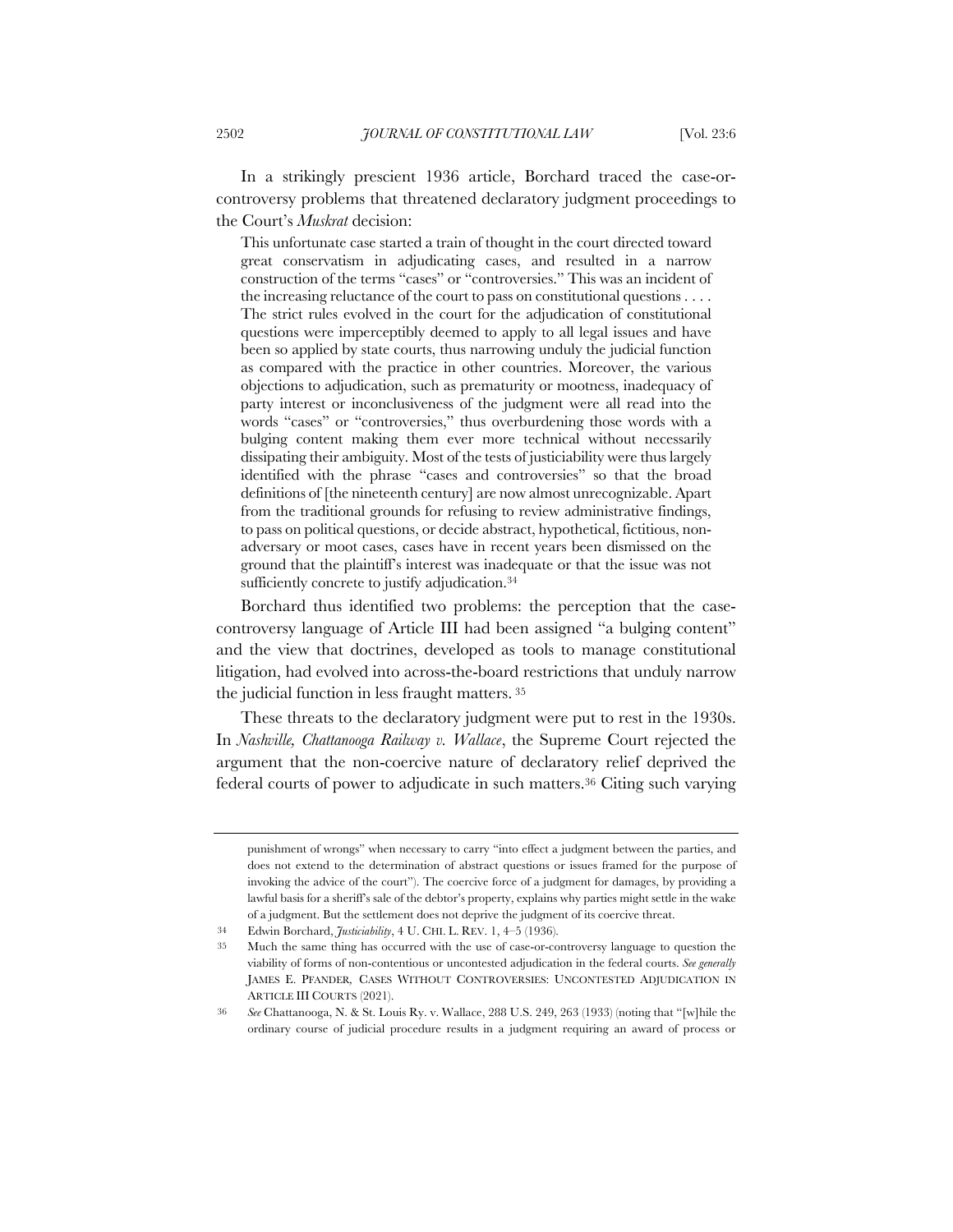exercises of judicial power as the decree settling borders between states, the issuance of a naturalization decree, and the quiet title action, the Court recognized that adjudication did not invariably require coercion.37 Similarly, in *Aetna Life v. Haworth*, the Court confirmed the constitutionality of the federal Declaratory Judgment Act, reversing a lower court opinion that had viewed such proceedings as incompatible with Article III.38 Borchard had a hand in both cases, submitting with Charles Clark an amicus brief in *Wallace* and publishing a law review article in defense of the act's constitutionality as the *Haworth* case worked its way up to the Supreme Court.39

In fending off constitutional challenges to the declaratory judgment proceeding, Borchard was working within the doctrinal and rhetorical framework of the law. Much of his work was directed to legislatures, as he lobbied for the adoption of enabling acts that would authorize state and federal courts to entertain declaratory judgment proceedings.40 But much was also directed to the courts themselves, as he patiently showed how the declaratory judgment action fit within the tradition of Anglo-American adjudication.41 Many recognized the power of Borchard's intellect and learning and remarked on the impact it had on the evolution of the law.42 His 1941 treatise on the declaratory judgment stands as a monument to the power of legal scholarship to create and then organize a new field of law.

execution to carry it into effect, such relief is not an indispensable adjunct to the exercise of the judicial function.").

<sup>37</sup> *Id.* at 263–64.

<sup>38</sup> Aetna Life Ins. Co. v. Haworth, 300 U. S. 227, 240 (1937). Brandeis silently concurred in *Haworth*, despite the fact that the decision effectively overturned his attempt to invalidate the declaratory judgment in *Willing*.

<sup>39</sup> *See* Nashville, C. & St. Louis Ry. v. Wallace, 288 U.S. 249, 258 (1933) (identifying amici); Borchard, *supra* note 34, at 4–5 (noting how "[t]he growing policy of the Supreme Court—evolved out of its own consciousness under the leadership of certain judges—designed to keep cases out of the court, synchronizes with and perhaps explains the narrowness of view evidenced in creating and developing the criteria of justiciability.").

<sup>40</sup> On Borchard's authorship of the uniform state law and the federal declaratory judgment act, see *supra* note 15.

<sup>41</sup> On Borchard's advocacy for the constitutionality of the declaratory judgment, both through articles and amicus briefs, see *supra* note 39; see also DECLARATORY JUDGMENTS, *supra* note 17, at 150– 203, for an examination of the constitutional arguments for and against declaratory judgments as they informed both state and federal decisional law.

<sup>42</sup> William O. Douglas, Borchard's colleague at Yale, described Borchard as a "one-man lobby" in support of the federal Declaratory Judgment Act of 1934. WILLIAM O. DOUGLAS, GO EAST, YOUNG MAN: THE EARLY YEARS 167 (1974).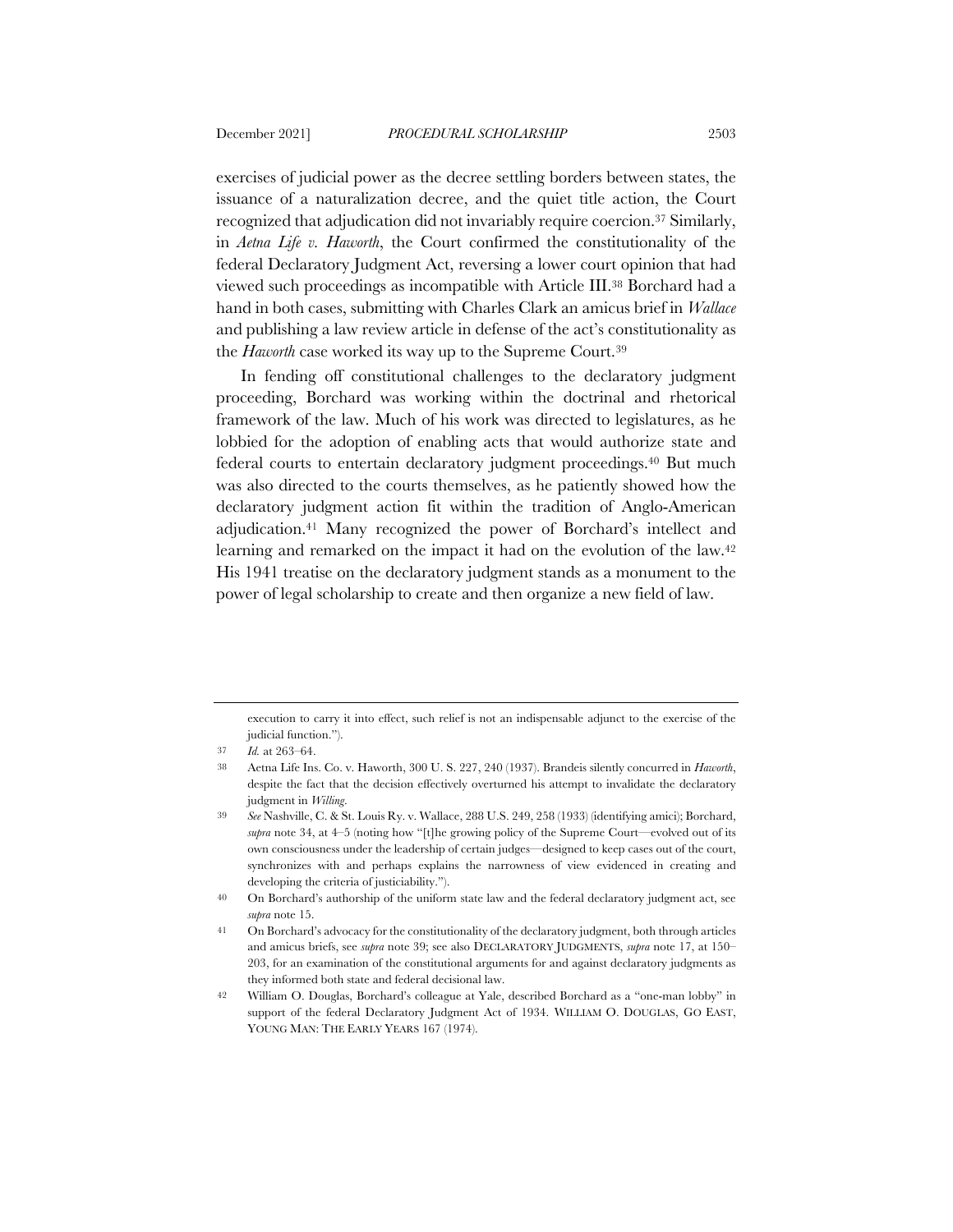#### II. THE EMPIRICAL TURN IN LEGAL SCHOLARSHIP

Hazard recognized the value of historically-informed procedure scholarship and understood that it would often support law reform efforts (as it had in Borchard's case). But Hazard also identified forms of empirical scholarship, which he defined as scholarship focused on the behavior of those concerned with the law (other than on the formulation and criticism of legal rules).43 Hazard saw real value in the work of sociologists, keen as that profession has been on the use of field work to better understand law in action.<sup>44</sup> Hazard also saw value in the work of historians and economists,<sup>45</sup> although he did not necessarily anticipate the law-and-economics boom of the 1960s and 1970s. He had little use for the work of experimental psychologists, viewing their methods as too ill-formed to contribute reliable insights into human behavior. <sup>46</sup>

Hazard also recognized that empirical or at least non-doctrinal work was often fueled by a post-realist perspective on legal doctrine.47 In contrast to the formalists that preceded them, realists held that legal doctrine was the product of judicial lawmaking and, lacking any independent or determinate content, was better adapted to justifying a result than to explaining the factors that informed the decision.<sup>48</sup> Hazard described the implications of realism for the project of legal scholarship this way:

To overstate the case for the purposes of emphasis, I think university legal researchers may have abandoned the exercise of the skills in doctrinal research in which they have been trained and at which they are expert in favor of adventures in non-technical methods, such as philosophical or psychological reflection, at which they are in varying degrees amateurs. I think this may be attributable to an uncritical adoption of the premises of

<sup>43</sup> *See* HAZARD, *supra* note 6, at 98 (discussing how '"[e]mpirical research'" is therefore used here in a loose sense, to refer to inquiries directed largely or primarily at the behavior, including intellectual behavior, of people concerned with law other than the formulation, analysis and criticism of legal rules as such.").

<sup>44</sup> *See id.* at 101–02 (noting how "sociologists would be able to contribute much to empirical study of the adjudicative process.").

<sup>45</sup> *See id.* at 105–06 (observing that "[t]he place for economists of this type in the study of the adjudicative process . . .is a limited but fundamental one.").

<sup>46</sup> *See id.* at 103–05 (discussing how "at the present time the experimental psychologists cannot make significant contributions to the study of the adjudicative process.").

<sup>47</sup> *See id.* at 57 (describing the post-realist flight from legal doctrine).

<sup>48</sup> For an account of realism, emphasizing the indeterminacy thesis and the distinction between the nominal and real rules that govern disputes, see Frederick Schauer, *Legal Realism Untamed*, 91 TEX. L. REV. 749 (2013).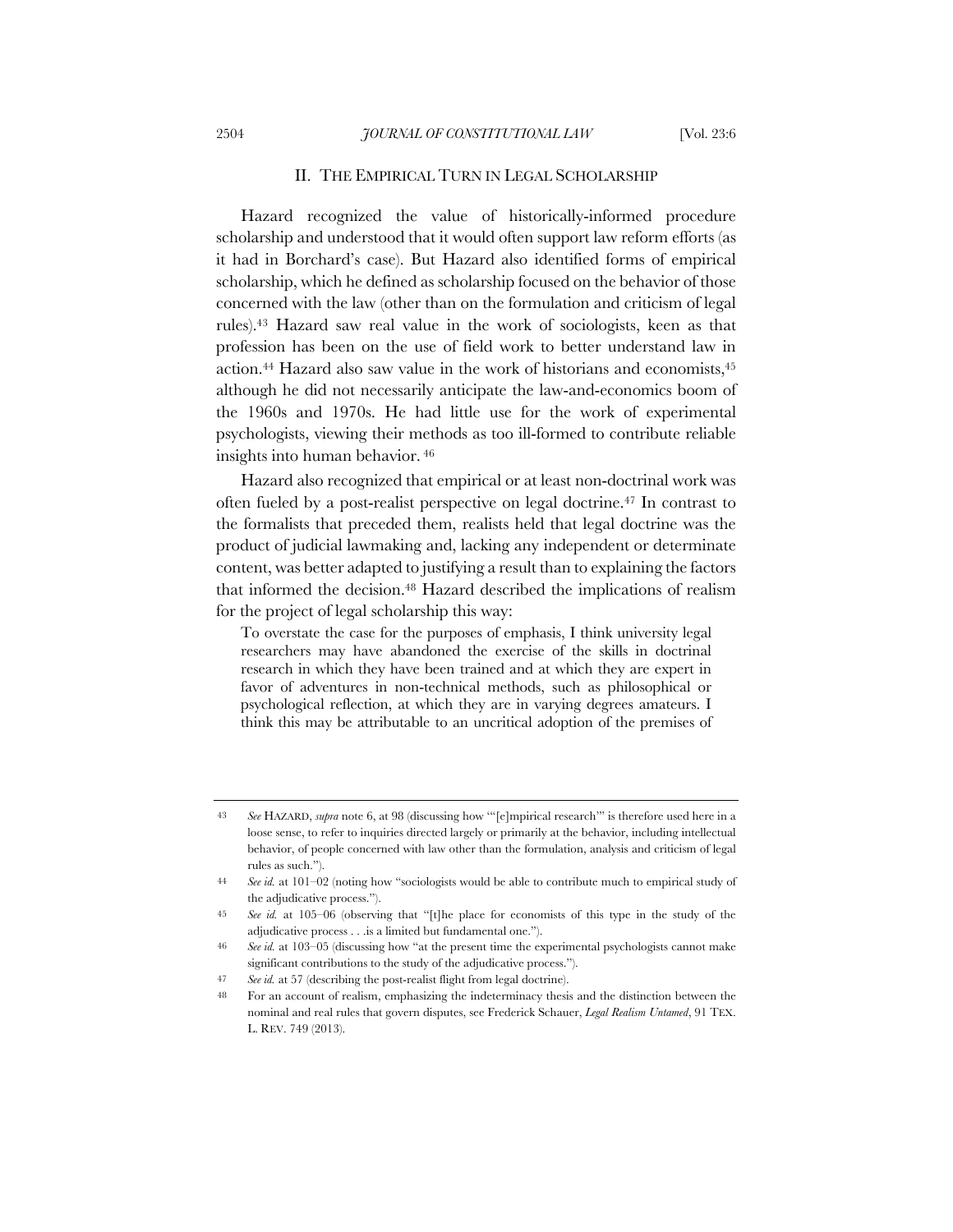"legal realism" without adoption also of the obligation to be "realistic" in a systematic and disciplined sense.<sup>49</sup>

Three ideas animate Hazard's comment: that law professors tend to enjoy a comparative advantage in doctrinal work; that legal realism has led them to distrust doctrine as a subject of inquiry; and that they have often turned, as amateurs, to other disciplines for insights into law. These ideas were tested at Northwestern Law School under the leadership of David Van Zandt.

## A. EMPIRICS AT NORTHWESTERN

Hazard's view that realism might discourage doctrinal work provides an ideal introduction to the disciplinary turn taken at Northwestern Law School during Van Zandt's deanship. Serving as Dean from 1995–2011, one of the longest tenures at a major law school in recent decades, Van Zandt sought to encourage discipline-based, peer-reviewed scholarship on the part of the research faculty.50 Van Zandt himself had a Ph.D in sociology based on field work with a religious group, the Children of God. But he was also trained as a lawyer, clerked with Supreme Court Justice Harry Blackmun, and practiced corporate law before joining the Northwestern faculty.51 Van Zandt was skeptical of doctrinal scholarship and of the wisdom of hiring traditional legal scholars.52 Instead, Van Zandt prioritized the hiring of faculty members with PhDs, often those trained to conduct statistical analyses of one kind or another. Glossing Hazard, Van Zandt held that law faculty should conduct rigorous discipline-based, rather than amateurship, empirical work, outside the tradition of doctrinal scholarship.53 He based this approach on an assessment of comparative advantage.54 The practicing bar could produce the law books and treatises that were once the province of law school doctrinalists and other university departments could deploy social scientific

<sup>49</sup> HAZARD, *supra* note 6, at 57. For something similar, see Posner, *supra* note 5, at 777 (noting how "many legal scholars who today are breathing the heady fumes of deconstruction, structuralism, moral philosophy, and the theory of the second best would be better employed studying the origins of the Enelow-Ettelson doctrine or synthesizing the law of insurance.").

<sup>50</sup> *See, e.g.,* David E. Van Zandt, *The Northwestern Law Approach to Strategic Planning,* 31 U. TOL. L. REV. 761, 768 (2000) (describing the Northwestern plan to emphasize interdisciplinary and empirical research).

<sup>51</sup> For this summary of Van Zandt's career, see AALS DIRECTORY 1994–95 at 904.

<sup>52</sup> For a statement of his thinking, see David E. Van Zandt, *Discipline-Based Faculty*, 53 J. LEGAL EDUC. 332 (2003).

<sup>53</sup> *See id.* at 335 (discussing discipline-based law faculty).

<sup>54</sup> *See id.* at 332–34 (highlighting the comparative advantage of law faculty "over both practicing lawyers and academics in other departments").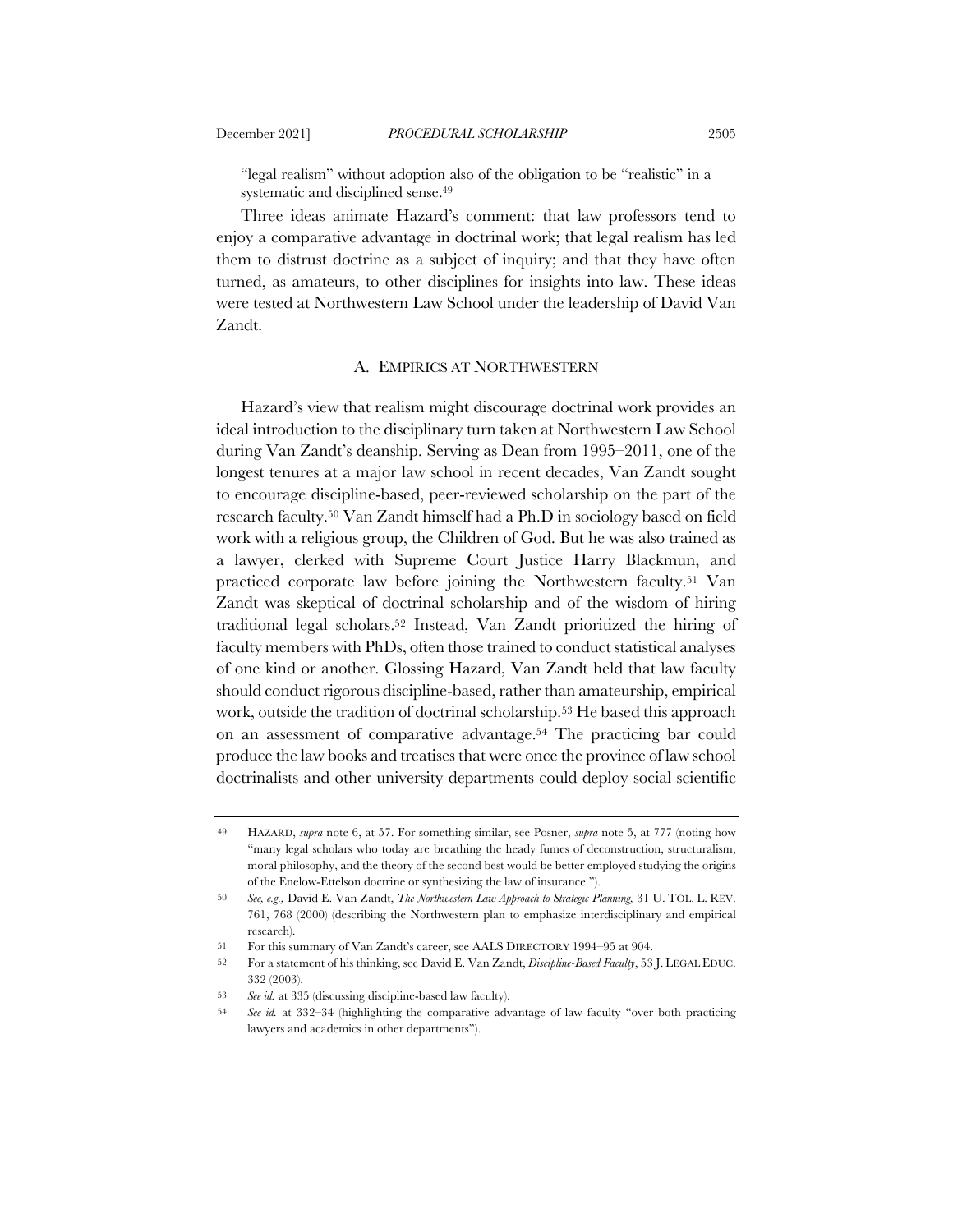tools, but only legal scholars could deploy those tools to solve problems in the law.55

In addition to hiring practices, Van Zandt took other steps to encourage discipline-based research in law. Van Zandt pegged the teaching obligations of the research faculty at eight student contact hours per year, one of the lowest in the country.<sup>56</sup> Van Zandt's idea was to shift teaching duties to nontenured professors of practice, reserving time for the tenured faculty to write.57 He had little use for such traditional forms of legal scholarship as treatises and casebooks, preferring instead to encourage the publication of monographs through academic presses.58 He encouraged members of the research faculty to compile citation counts as part of their annual reports on their productivity.59 He cultivated close ties to the American Bar Foundation, which has long been housed in the Rubloff building on the law school's Chicago campus. Curiously, he came to view law libraries as dispensable and saw no reason to hire trained professionals to run the library. Van Zandt saw these moves as disruptive in a good, Silicon Valley sort of way.60

Van Zandt was quite keen to improve the national standing of the school and attended with some care to the annual U.S. News rankings. According to a compilation prepared by the law library at Stanford, these rankings placed Northwestern in the so-called T14 throughout Van Zandt's tenure but did not reflect much movement.61

<sup>55</sup> *See id.* at 333.

<sup>56</sup> In contrast to the eight-hour expectation at Northwestern, faculty at Harvard Law typically teach ten hours per year.

<sup>57</sup> *See id.* at 335 (discussing the role of "research faculty of the future law school").

<sup>58</sup> *See id.* at 332, 333, 339 (advocating "university press monographs" and noting how the world has changed such that the legal treatise is no longer the "ultimate product").

<sup>59</sup> Based on recollection of the author, as a member of Northwestern law faculty.

<sup>60</sup> Van Zandt presided over the departure of leading figures in fields dominated by doctrinal scholarship. A partial list would include Tom Merrill (public law to Columbia), Rob Sitkoff (trusts and estates to Harvard), and Henry Smith (equity and property to Harvard).

<sup>61</sup> *See* Paul Lomio, Erika V. Wayne, & George D. Wilson, *Ranking of Top Law Schools 1987 - 2009 US News & World Report,* Robert Crown Law Library Research Paper No. 20 (April 2008).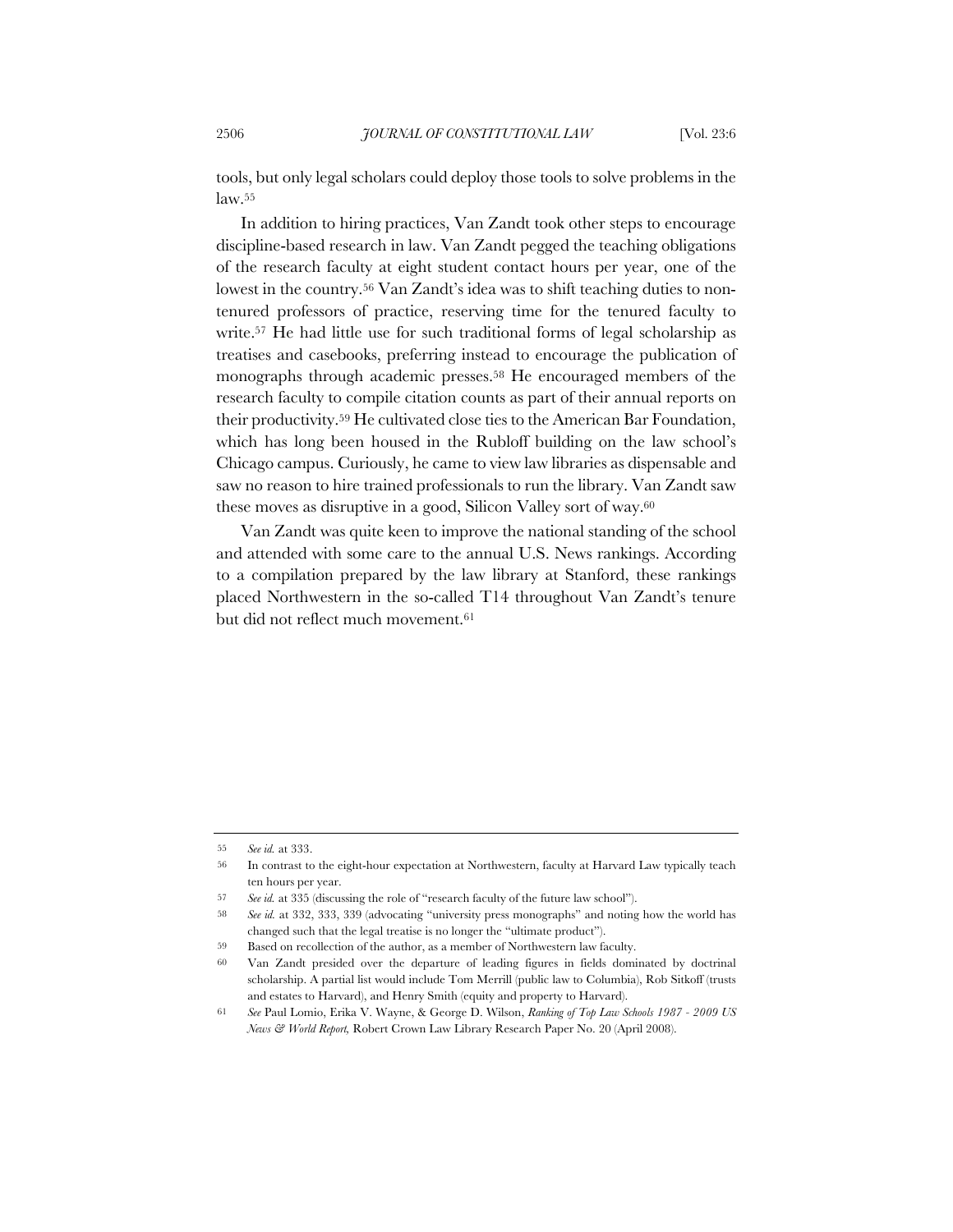

**FIGURE 1: NORTHWESTERN LAW RANKINGS**

As the chart reflects, Van Zandt began and ended his career as dean of a school ranked 11 in U.S. News. Some movement up and down occurred over the intervening years, but nothing dramatic or sustained.

In assessing Van Zandt's strategic embrace of interdisciplinary and especially quantitative empirical legal scholarship,62 one might ask how effective he was in hiring new scholars with disciplinary training. According to a recent summary of faculty hiring during the relevant period compiled by Northwestern's (now newly professionalized) library staff, fifteen of the twenty-one new research faculty members added during Van Zandt's deanship would hold Ph.Ds (either at the time of hiring or sometime thereafter).63 Three of these fifteen new discipline-based scholars had *only* Ph.Ds, having never earned a juris doctorate or equivalent degree from a law school in the United States or elsewhere.64

<sup>62</sup> Here, it may be useful to distinguish quantitative and qualitative empirical work. A variety of law professors conduct qualitative empirical work, understood as work that rests on observation or experience, rather than theory or logic. Law progresses when it identifies better ways to test the validity and reliability of empirical conclusions that may have once depended entirely on qualitative or experiential observations. For progress in the field of evidence after *Daubert*'s insistence on greater scientific rigor, see Michael J. Saks & David L. Faigman, *Expert Evidence After Daubert,* 1 ANN. REV. L. SOC. SCI. 105 (2005). DNA exonerations teach us that eyewitness testimony has been notoriously problematic.

<sup>63</sup> *See* Faculty Hiring During the Van Zandt Years (compiled by the Pritzker Legal Research Center) (December 2020) (copy on file with author).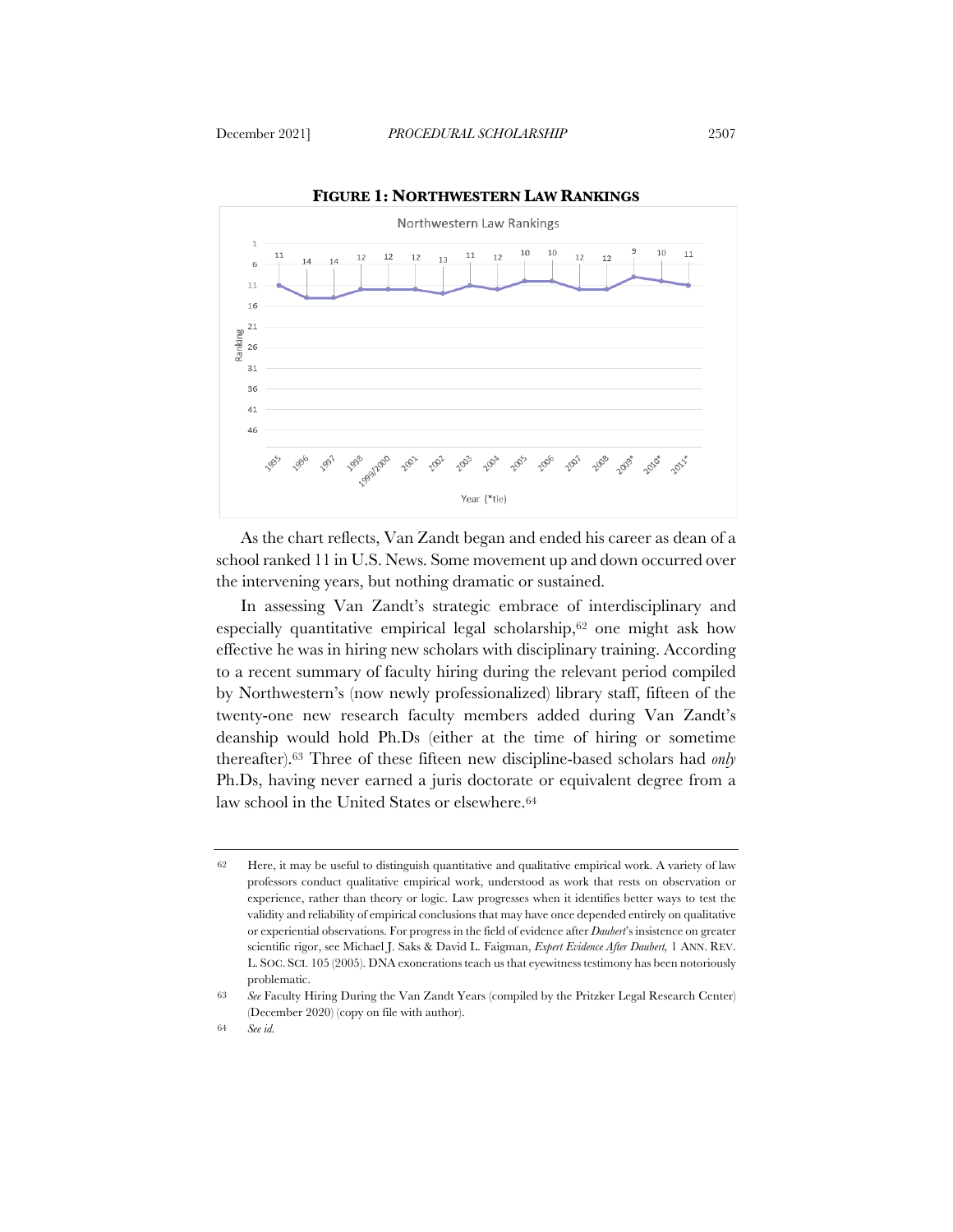Law school rankings will almost surely continue to emphasize citation counts as one measure of faculty excellence and reputation.65 Brian Leiter's rankings, also citation based, have been updated by Greg Sisk and others.66 These rankings evaluate the strength of the school by ignoring many U.S. News factors, such as student quality, and concentrating on citations as a measure of faculty quality.67 Many debate the validity of citation counts, and I harbor serious doubts about their use.68 One might nonetheless ask, given his emphasis on citation counts in evaluating the strength of current and prospective faculty members, whether Van Zandt's hiring of a discipline-based faculty bore fruit in terms of his own preferred metric of citation counts.

Sisk's methodology, following Leiter, ranks schools by looking at the citation counts of the average and median members of a faculty.69 Sisk also identifies the most cited members of the faculty. For Northwestern in 2018, the year of the most recent survey, Sisk identified eleven members.70 Of those faculty members, six work primarily in public law applying traditional legal methods, including one member who has a Ph.D. in political science.71 Of the remaining five, one does a good deal of empirical work in the allied health area (albeit without formal disciplinary training in the field), one conducts some empirical research in patent law (again, without disciplinary training), one works primarily in environmental and property law, and one works

<sup>65</sup> It has been reported that U.S. News & World Report will begin publishing a scholarly impact ranking. Paul Caron, U.S. News to Publish Law Faculty Scholarly Impact Ranking in 2021 (Nov. 9, 2020), https://taxprof.typepad.com/taxprof\_blog/2020/11/us-news-to-publish-law-facultyscholarly-impact-ranking-in-2021.html. But other reports indicate that U.S. News has decided that no reliable faculty citation count yet exists.

<sup>66</sup> Gregory Sisk, Nicole Catlin, Katherine Veenis & Nicole Zeman, *Scholarly Impact of Law School Faculties in 2018: Updating the Leiter Score Ranking for the Top Third*, 15 ST. THOMAS L.J. 95 (2018).

<sup>67</sup> *Id.* at 95 (discussing law school rankings based only upon "scholarly impact of law faculties").

<sup>68</sup> *See* Joshua B. Fischman, *Reuniting 'Is' and 'Ought' in Empirical Legal Scholarship*, 162 U. PA. L. REV. 117, 121–22 (2013) (explaining the problems with citation-based assessments of quality). Justice Kennedy's decision in *Iqbal*, for all its citations by lower court judges and scholars, stands as an exercise in willful mediocrity. One might nonetheless defend citation counts as a rough measure of scholarly impact that serve to counter idiosyncratic assessments of quality in the hiring, promotion, and tenure processes.

<sup>69</sup> For an account of the methodology, see Sisk, *supra* note 66, at 108–09. For an assessment of citation counts more generally, see Gary M. Lucas, Jr., *Measuring Scholarly Impact: A Guide for Law School Administrators and Scholars*, 165 U. PA. L. REV. ONLINE 165, 170 (2017).

<sup>70</sup> *See* Sisk et al., *supra* note 66, at 119 (identifying Allen, Black, Calabresi, Dana, Diamond, Koppelman, McGinnis, Pfander, Redish, Rodriguez, and Schwartz).

<sup>71</sup> Curriculum vitae of all eleven professors can be accessed through the Northwestern faculty web page. *Faculty & Research*, NW. PRITZKER SCH. OF L., https://www.law.northwestern.edu/faculty/research.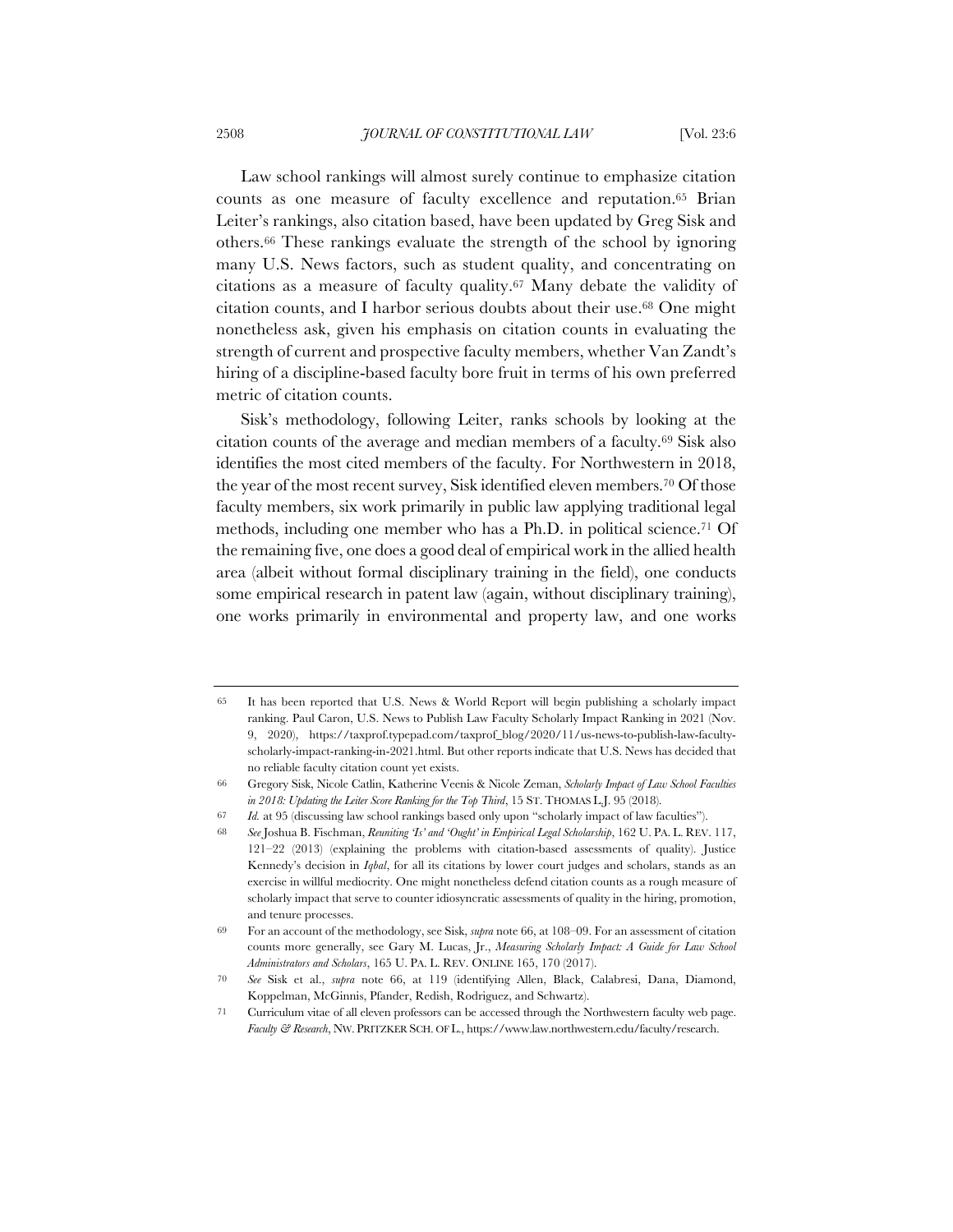primarily within the disciplinary framework of psychology. Neither of the two most highly cited faculty members has a Ph.D.72

Another citation-based measure of recognition appears in Leiter's specialty rankings, which attempt to identify the most highly cited scholars across a range of legal subjects.73 In the most recent such compilation, drawing on Sisk's data from 2018, Leiter compiled specialty rankings in fourteen separate fields for the period 2013-17.74 Northwestern placed scholars on the list of top scholars in three fields: constitutional law,75 corporate law,76 and civil procedure.77 None of the ranked scholars has a Ph.D. in a relevant field, although one works primarily with statistical methods.78 Notably, Northwestern had no ranked scholars in the fields in which one finds that Ph.Ds perform particularly well—law and economics, law and social science, and legal history.

The citation counts of discipline-based scholars may reflect their relative youth and the tendency of law review citation counts to slight their peerreviewed work.79 Citations counts may also reflect the possibility that scholars conducting some forms of quantitative empirical research pay too little attention to the need for a research design that will yield results with relevant

<sup>72</sup> Both were, though, relatively senior with many publications to which other scholars might cite.

<sup>73</sup> Brian Leiter, *Ten Most-Cited Law Faculty in the United States for the period 2013-2017* (Aug. 14, 2018), https://leiterlawschool.typepad.com/leiter/2018/08/ten-most-cited-law-faculty-in-the-united-states-forthe-period-2013-2017.html. This ranking is based on the data compiled by Sisk et al., *supra* note 66.

<sup>74</sup> For a summary of Leiter's results, see *id.* The fields include the following: constitutional law, corporate and securities law, public law, criminal law and procedure, commercial law, law and economics, law and social science, legal history, tax, law and philosophy, intellectual property, international law, and tort/insurance law. Northwestern had ranked scholars in three of these fields, corporate law, constitutional law, and civil procedure.

<sup>75</sup> Brian Leiter, *20 Most-Cited Constitutional Law Scholars in the U.S. for the Period 2013–2017* (Aug. 21, 2018), https://leiterlawschool.typepad.com/leiter/2018/08/20-most-cited-constitutional-lawscholars-in-the-us-for-the-period-2013-2017.html*.*

<sup>76</sup> Brian Leiter, *20 Most-Cited Corporate Law and Securities Regulation Scholars in the U.S. for the Period 2013– 2017* (Aug. 15, 2018), https://leiterlawschool.typepad.com/leiter/2018/08/20-most-citedcorporate-law-and-securities-regulation-scholars-in-the-us-for-the-period-2013-2017.html.

<sup>77</sup> Brian Leiter, *10 Most-Cited Civil Procedure Faculty in the U.S. for the Period 2013–2017* (Sept. 4, 2018), https://leiterlawschool.typepad.com/leiter/2018/09/10-most-cited-civil-procedure-faculty-inthe-us-for-the-period-2013-2017.html.

<sup>78</sup> *See e.g*., Bernard S. Black, *Is Corporate Law Trivial?: A Political and Economic Analysis*, 84 NW. U. L. REV. 542 (1990).

<sup>79</sup> One might speculate that law professors often conduct scholarly research in the most readily available source, Westlaw. If so, then citations will skew toward journals that appear in Westlaw's collection. But Westlaw excludes many social science journals, thereby failing to make them readily available to professors looking for scholarship on a particular topic. Thanks to Greg Sisk for suggesting this explanation. One might test the impact of reliance on Westlaw by comparing citation counts in Google Scholar, which does include many social science journals. *See* Lucas, *supra*  note 69, at 172 (noting that Google Scholar includes citation in social science journals).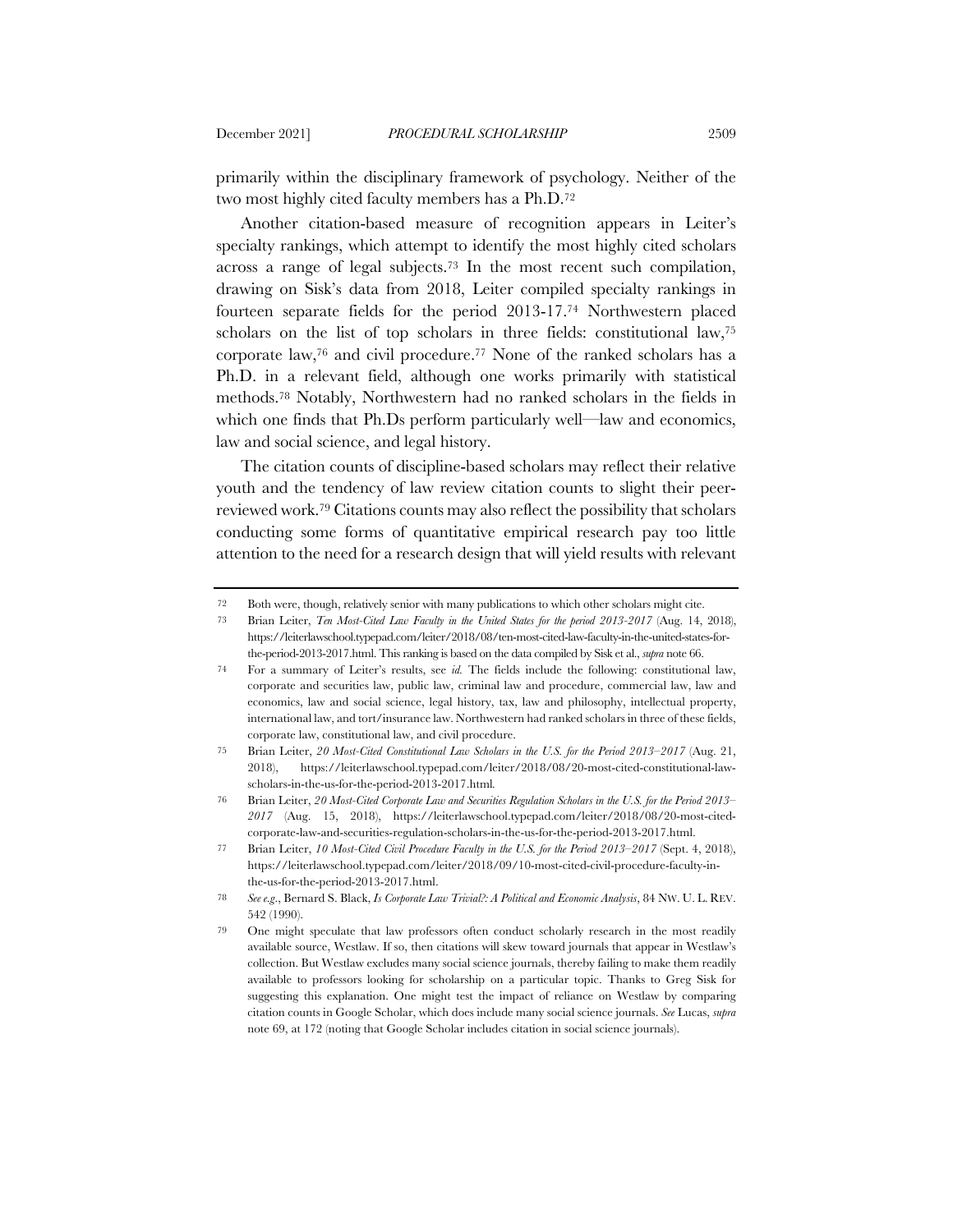normative implications. Professor Joshua Fischman put his finger on this problem in an engaging reflection on the failure of much empirical work to adopt a normatively interesting research design:

When standards for research questions are left unarticulated, it is all too tempting to allow the availability of data to define the research question. Without some criterion of importance, one can start with a data set, apply a preferred statistical technique, and then rationalize a research question that is answered by the resulting estimate.80

Pre-commitment can address the problem of p-trolling<sup>81</sup> but will not ensure that researchers pose normatively useful questions. Some scholars may view the exploration of causal relationships as a worthwhile research project, declining to heed Fischman's call for research designs that might help improve the normative bite of quantitative work.

What then accounts for Van Zandt's emphasis on discipline-based scholarship? Gains in citation counts and school prestige proven elusive. As one thoughtful reader observed, Van Zandt could have scored more citations by doing more hiring in the fields of public law and public health, fields that tend to attract a good deal of citation attention.<sup>82</sup> Rather than citation-chasing, Van Zandt's practice of hiring empirical Ph.Ds appears to have been driven by a distinctive view of what constitutes good legal scholarship.83 All of which leads us back to the account with which we began: deeply skeptical realists distrust legal doctrine, even in the hands of such luminaries as Edwin Borchard.

<sup>80</sup> Fischman, *supra* note 68 at 160. Christopher Columbus Langdell opposed the suggested linkage between doctrinal work and normative considerations and sought to focus entirely on doctrine. *See* Patrick J. Kelly, *Holmes, Langdell, and Formalism*, 15 RATIO JURIS 26, 36 (2002) (quoting letter from Langdell to Theodore Dwight Woolsey of Yale, drawing a line between the study of law as it is and the study of law as it ought to be and concluding that lawyers and law professors ought to study only the law as it is.).

<sup>81</sup> To reduce the likelihood of data manipulation, scholars have called for a pre-commitment to specific research questions in advance of any data collection and regression analysis. Otherwise, researchers may find it too tempting to ask the questions that a regression on available data happens to answer, leading to replicability problems. *See* Robert MacCoun & Saul Perlmutter, *Hide Results to Seek the Truth*, 526 NATURE 187, 188 (2015) (calling attention to the replicability crisis and the need for blind research methods); Robert J. MacCoun, *The Epistemic Contract: Fostering an Appropriate Level of Trust in Experts* 28 (Working Paper, No. 2524585, 2014) (discussing the push for transparent research as a way to build an appropriate level of public trust in experts).

<sup>82</sup> For an interesting compilation and analysis of which law review articles garner the most cites, see Fred R. Shapiro & Michelle Pearse*, The Most-Cited Law Review Articles of All Time*, 110 MICH. L. REV. 1483 (2012) (updating lists on the most cited law review articles and analyzing trends in legal thought).

<sup>83</sup> Notably, even so adept a social scientist as Richard Posner repeatedly called for greater attention to legal doctrine and lamented the failure of law professors to conduct such analysis at a suitably high level. Posner, *supra* note 5, at 777.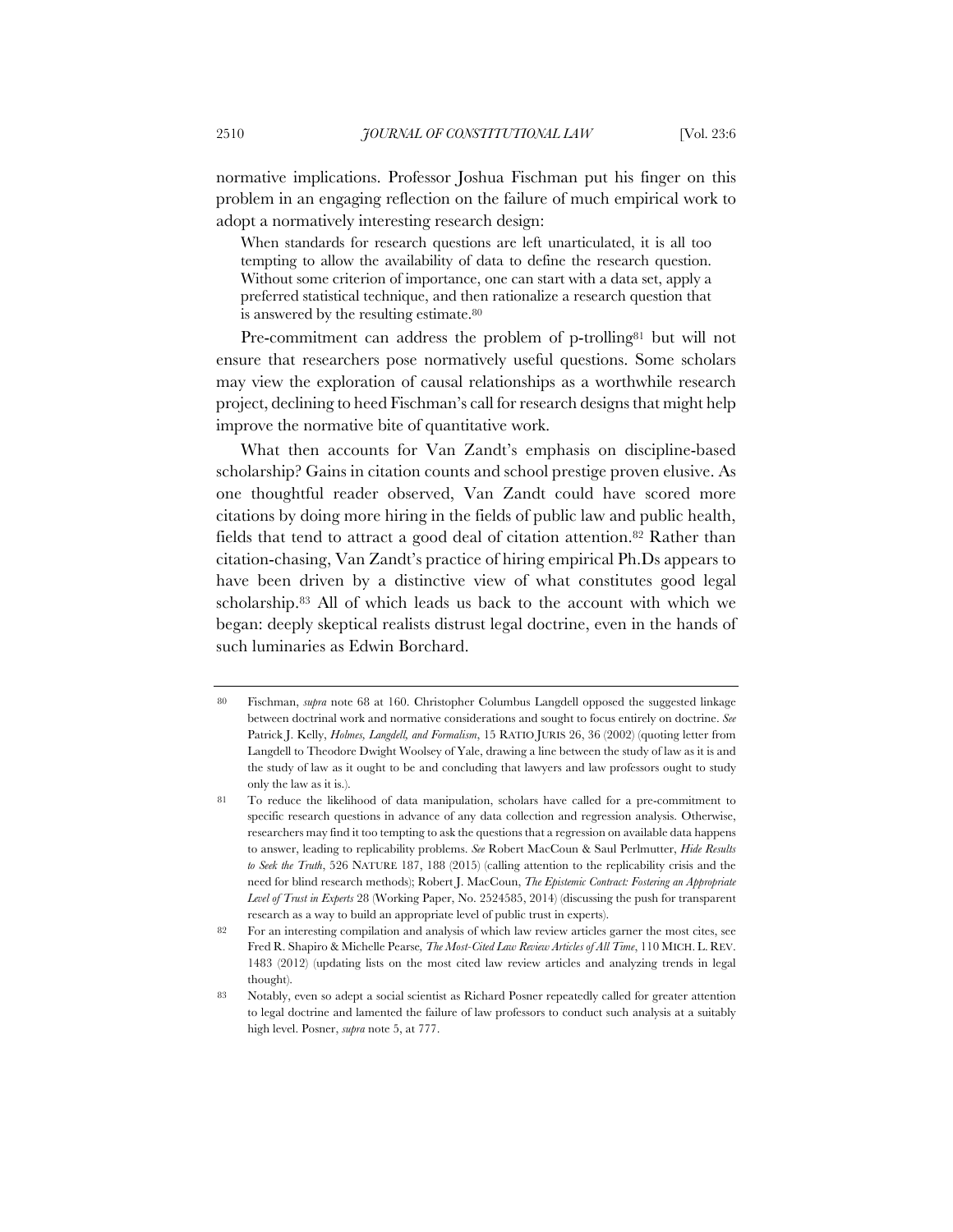#### *B. Empirics and Procedure*

For many years, scholarship in the field of procedure has focused on internal forms of argument, much like those Edwin Borchard made in defense of the declaratory judgment within the discursive tradition of legal argument.84 One can see the dominance of traditional legal methods among proceduralists in a variety of sources. Hazard praised the Hart and Wechsler casebook, Federal Courts and the Federal System, as a truly innovative and high-quality example of legal scholarship in procedure.85 Although the book first appeared in 1953, a few years before Hazard wrote, Hart and Wechsler has retained its hold on legal academia and continues to influence scholarship and law reform efforts in the subjects it tackles.<sup>86</sup> The book tends to anchor historically-inflected doctrinally-focused writing that frustrates scholars with a more explicitly policy-based or critical approach to legal scholarship.87 Mark Tushnet, for example, expressed frustration after attending a junior scholars' conference that work in federal jurisdiction remained too narrowly doctrinal and historical.88

Several factors have tended to encourage traditional doctrinal scholarship among proceduralists. For starters, many of the new faculty hired to teach and write in procedure have had some experience in law practice.89 In addition, procedure scholars tend to teach first-year classes in which a focus on doctrine comes naturally. The practice background and instructional obligations of procedure scholars may help explain why, as Hazard observed, their scholarly work often resembles law office memoranda.90 Perhaps equally important, courts and practitioners may tend to view questions of procedure as more clearly based on the rules that emerge from standard legal analysis than those in fields where normative considerations play a more substantial role. Justice Elena Kagan seemingly had this distinction in mind when, as a part of public comments to a faculty

<sup>84</sup> *See generally* DECLARATORY JUDGMENTS, *supra* note 17.

<sup>85</sup> *See* HAZARD, *supra* note 6, at 1277 n. 121 (discussing HENRY M. HART JR.& HERBERT WECHSLER, THE FEDERAL COURTS AND THE FEDERAL SYSTEM (1953)).

<sup>86</sup> As one author put it, "[n]o law book has enjoyed greater acclaim from distinguished commentators over a sustained period than has Hart & Wechsler's The Federal Courts and the Federal System. Indeed, the praise seems to escalate from one edition to the next." Michael Wells, *Who's Afraid of Henry Hart?*, 14 CONST. COMMENT. 175, 175 (1997).

<sup>87</sup> *See generally id.* at 176. (criticizing Hart & Wexler for failing to consider a policy-based approach).

<sup>88</sup> Mark Tushnet, *The Federal Courts Junior Scholars Workshop* (Oct. 2014), https://jotwell.com/wpcontent/uploads/2014/07/ConLaw\_Fed-Courts-Scholars-Workshop\_Oct2014.pdf.

<sup>89</sup> *See e.g.*, Faculty Hiring, *supra* note 63.

<sup>90</sup> *See* HAZARD, *supra* note 6, at 58 (describing much legal scholarship as law office on academic letterhead).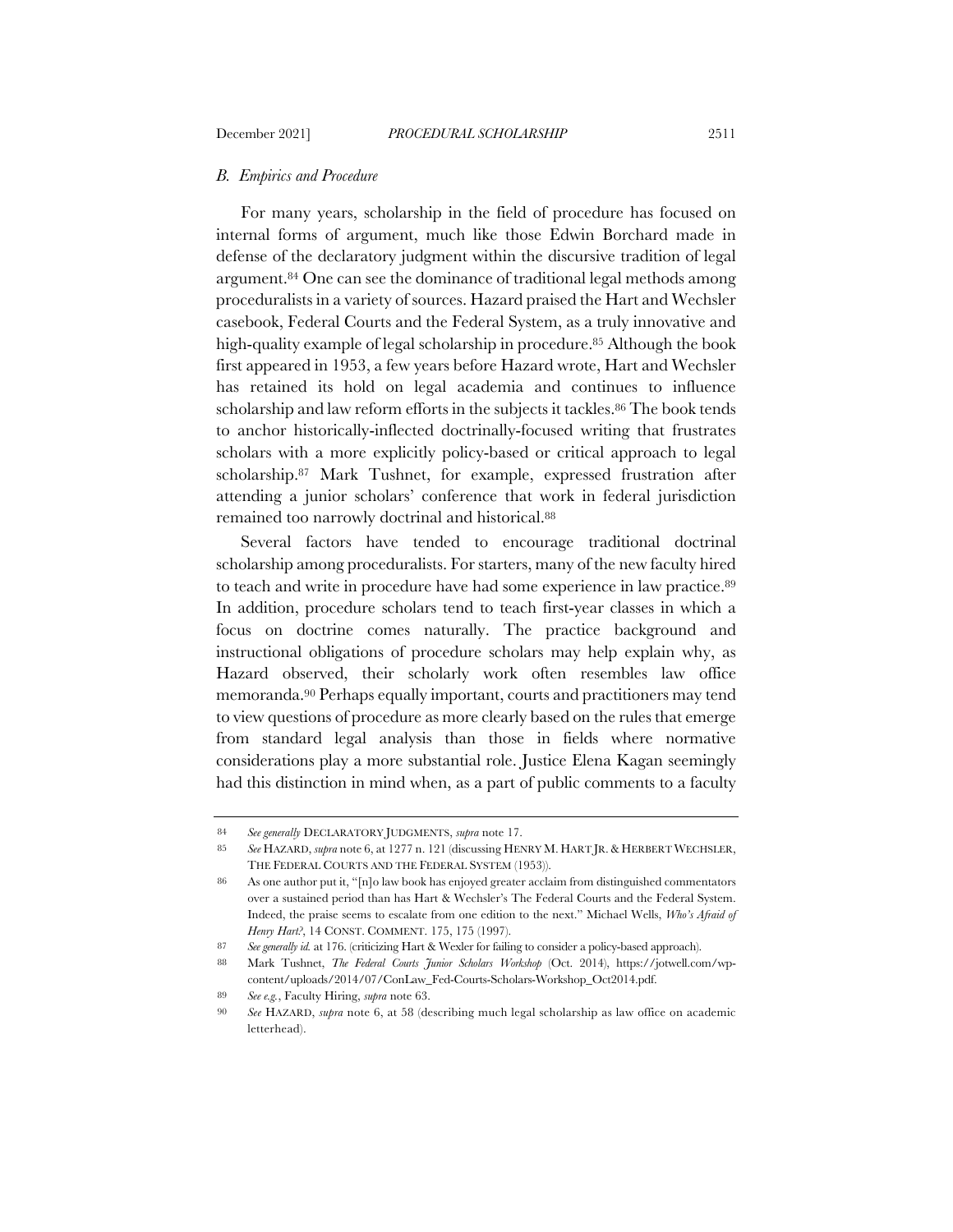group, she described the Supreme Court's deliberative process.91 On the most divisive questions of constitutional law, on which the Justices have well developed views, deliberations do not help.92 But as to what one might consider the more lawyerly questions, particularly on issues of jurisdiction, Justice Kagan described a vigorous and helpful deliberative process as the Justices strove for right lawyerly answers.93

Justice Kagan's account of the deliberative process nicely maps onto the results of an interesting study of the comparative power of two competing models for predicting Supreme Court outcomes. In a contest between the "machine" (predictions based on Martin-Quinn scores that ignore doctrine and measure the ideology of the Justices and array them along a spectrum) and the "experts" (a group of academics and appellate practitioners with knowledge of the Court's doctrine and workways), the machine generally won.94 But the experts "substantially outperformed the model in predicting both case outcomes and votes in the judicial power cases."95 The cases in this category presented "technical issues of procedure in which the rule of decision was unlikely to directly implicate broad policy debates outside the legal system."96 In such situations, the authors found, legal experts may have a "comparative advantage over the machine."<sup>97</sup> Put simply, legal doctrine may have greater predictive and holding power in procedure cases than in the more ideologically-charged issues of constitutional law that come before the federal courts.

Theory may have something to say about why doctrine plays a more substantial role in matters of procedure, and perhaps in public law, than in other more evidently policy-laden fields. Procedure and some aspects of public law ultimately center on the idea that an impersonal rule of law provides the framework within which parties resolve their disputes. Rule-oflaw values—notice, an opportunity to be heard, equality of arms in litigation,

<sup>91</sup> For an account of Justice Kagan's remarks, *see* John O. McGinnis, *Our Two Supreme Courts* (May 2015), https://lawliberty.org/our-two-supreme-courts (recounting Justice Kagan's speech at Northwestern Law School.).

<sup>92</sup> *See id.* (arguing that further deliberation is unhelpful where there is a lack of "common legal language" or even "shared preferences" on the Court.).

<sup>93</sup> *Id.*

<sup>94</sup> *See* Theodore C. Ruger, Pauline T. Kim, Andrew D. Martin & Kevin M. Quinn, *The Supreme Court Forecasting Project: Legal and Political Science Approaches to Predicting Supreme Court Decisionmaking*, 104 COLUM. L. REV. 1150 (2004) (finding that a statistical model better forecasted the Supreme Court's decisions as compared to predictions made by legal experts).

<sup>95</sup> *Id.* at 1182.

<sup>96</sup> *Id.*

<sup>97</sup> *Id.*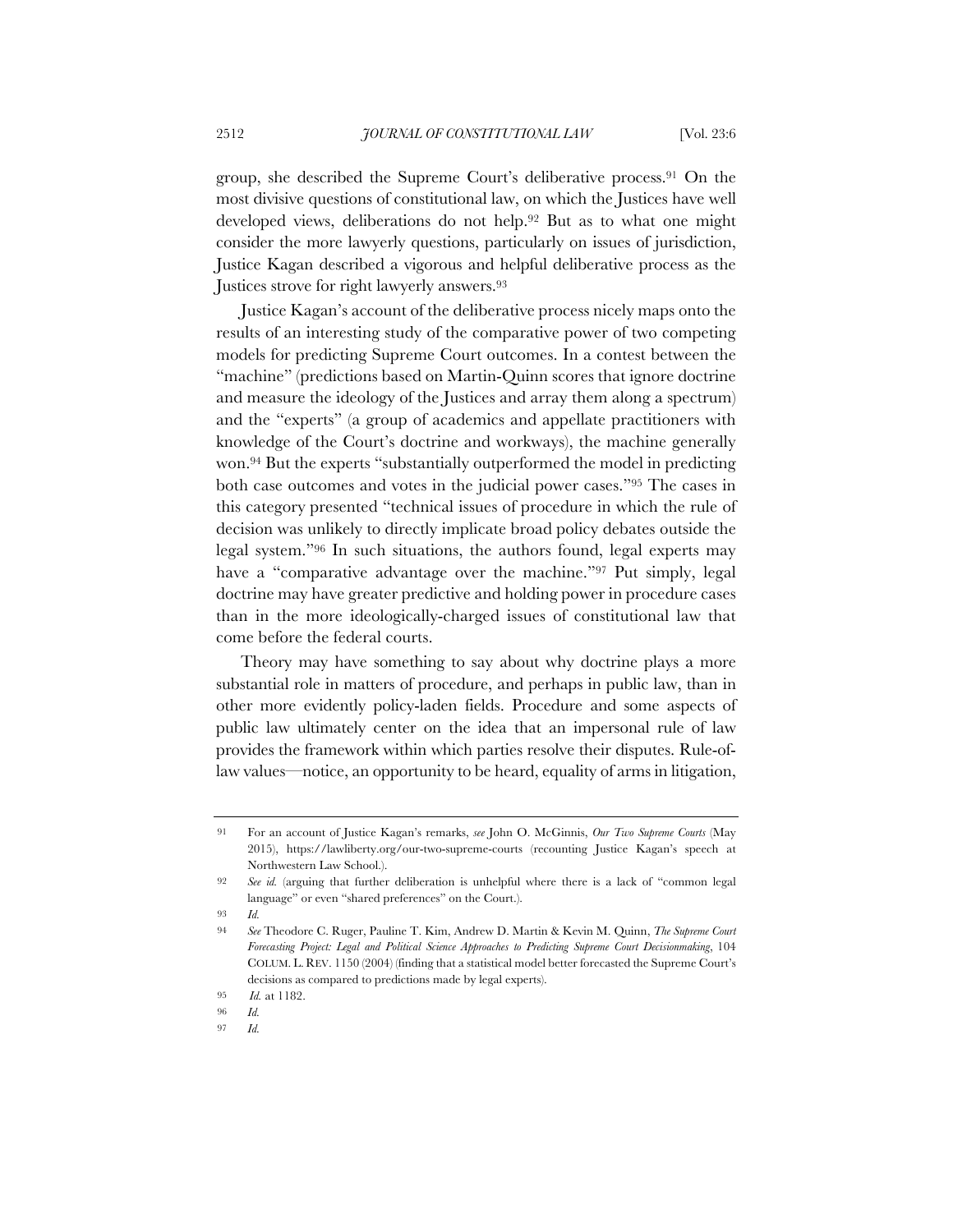an unbiased judge—have long informed our understanding of the role that an independent judiciary should play in our scheme of government.98 Arguments about how to reconfigure the balance of power, between plaintiffs and defendants or between state and federal tribunals, may yield more readily to the discursive tradition of law than to the more utilitarian policy analysis that informs choices in, say, corporate law. Even in fields adjacent to public law, like the partisan gerrymandering case that spawned Chief Justice Roberts' critique of social scientific data, the strong pull of the rule of law may tend to crowd out the contributions of empiricists.99 One might predict, then, that law-and-economics and other social scientific learning will contribute more to policy debates about the perfection of market-based transactions than to arguments about what it means to have a just system of adjudication or a good society.

If the impersonal rule-of-law underpinning of procedure makes doctrine more salient than in other fields of law—where policy debates, partisan perspectives, and motivated reasoning may shape judicial decisions100—then empirical scholarship in procedure might best be grounded in a strong command of doctrine, and the distinctive normative issues it presents. That, indeed, was part of the message Professor Fischman conveyed in reflecting on the failure of much empirical work to grapple effectively with normative

<sup>98</sup> On the importance of impartial administration of justice, see JOSEPH STORY, COMMENTARIES ON THE CONSTITUTION OF THE UNITED STATES (1833) ("Without justice being freely, fully, and impartially administered, neither our persons, nor our rights, nor our property, can be protected. And if these, or either of them, are regulated by no certain laws, and are subject to no certain principles, and are held by no certain tenure, and are redressed, when violated, by no certain remedies, society fails of all its value; and men may as well return to a state of savage and barbarous independence."). For a classic definition of due process, see Henry Friendly, *Some Kind of Hearing*, 123 U. PA. L. REV. 1267, 1279–95 (1975) (identifying as elements of due process: an unbiased tribunal; notice of the proposed action and the grounds asserted for it; opportunity to present reasons why the proposed action should not be taken; the right to present evidence, including the right to call witnesses; the right to know opposing evidence; the right to cross-examine adverse witnesses; a decision based exclusively on the evidence presented; opportunity to be represented by counsel; requirement that the tribunal prepare a record of the evidence presented; requirement that the tribunal prepare written findings of fact and reasons for its decision; public attendance; and judicial review).

<sup>99</sup> *See* Gill v. Whitford 138 S. Ct. 1916, 1933 (2018) (criticizing data on partisan gerrymandering for failing to account for the practical effect of such gerrymandering on individuals' rights.).

<sup>100</sup> On the role of motivated reasoning, see Dan M. Kahan, *Neutral Principles, Motivated Cognition, and Some Problems for Constitutional Law*, 125 HARV. L. REV. 1, 7 (2011) ("Motivated reasoning refers to the tendency of people to unconsciously process information—including empirical data, oral and written arguments, and even their own brute sensory perceptions—to promote goals or interests extrinsic to the decisionmaking task at hand.").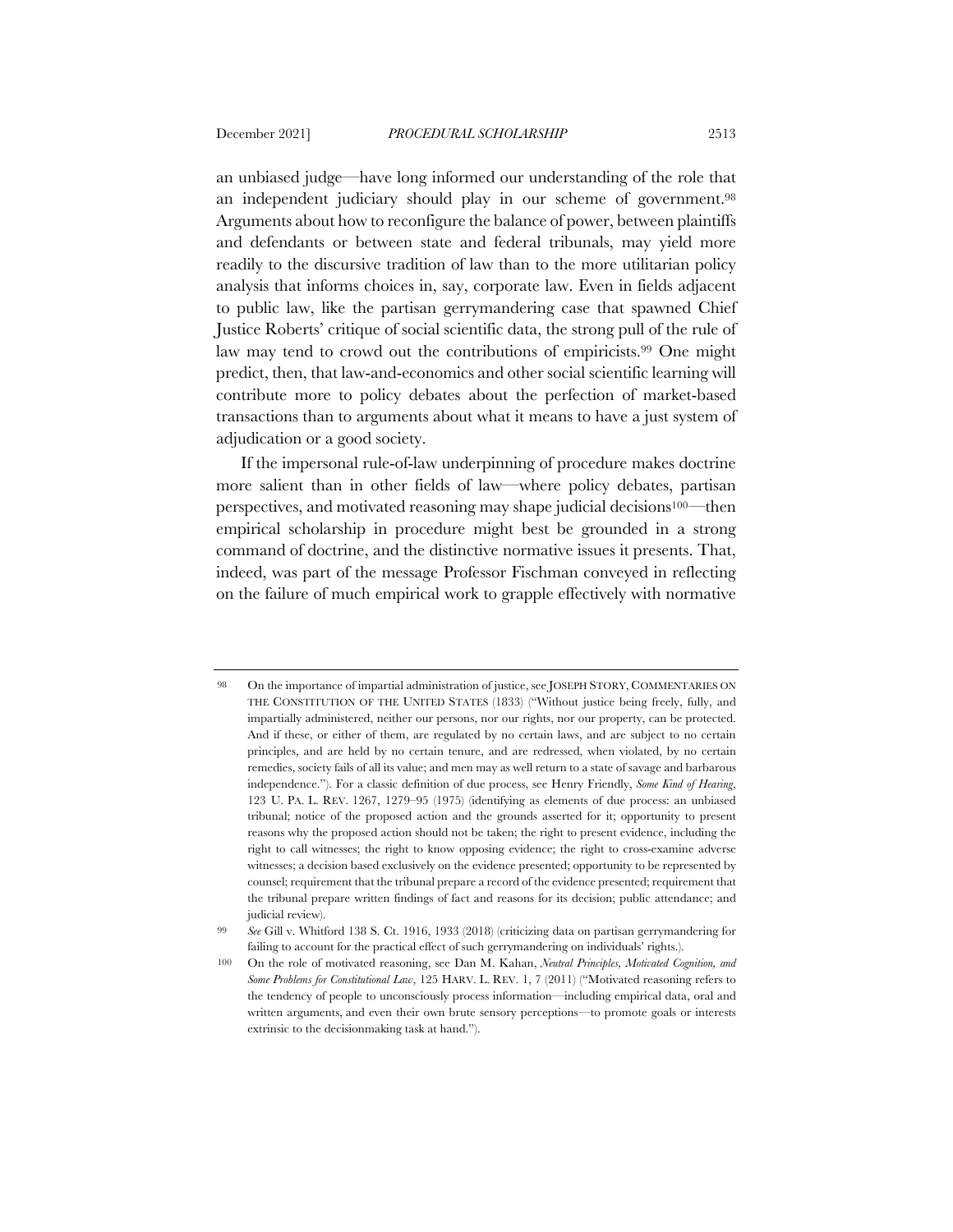issues.101 And, sure enough, the best of the new empirical procedural scholarship, very much including Steve Burbank's work with Sean Farhang, tackles procedural problems from a perspective informed by an exceptional command of doctrinal nuance and institutional role.102 As a model for the future, Burbank and Farhang, and a host of younger scholars, have much to teach us about how we might use more sophisticated empirics to shed light on the complex normative issues that procedural doctrine generates.

# III. THE FUTURE OF EMPIRICAL PROCEDURE SCHOLARSHIP

In the work of Burbank and Farhang, we find some of the most promising empirically minded contributions to our understanding of the institutions that make and alter the adjective law of the federal courts.103 Burbank has, of course, long been our most penetrating observer of the rule-making process, recognizing in a classic paper that limits on procedural encroachments on substantive law were meant to protect federal legislative primacy in that sphere.104 More recent papers continue to explore the institutional role of courts and legislative bodies, combining the deep understanding that one gains from a patient lifetime of study with the use of more muscular empirical tools to test intuitions about the partisan character of procedural innovation.105 If as Burbank and Farhang explain, "[e]mpirical study is a threat to ignorance and thus to claims of neutrality,"106 then the

<sup>101</sup> *See* Fischman, *supra* note 68 at 156–58 (writing that an "essential feature of law . . . is its normativity" and explaining that the importance of empirical research on the law must be assessed in terms of the values it references and promotes.).

<sup>102</sup> *See e.g.*, Stephen B. Burbank & Sean Farhang, *Politics, Identity, and Class Certification in the U.S. Court of Appeals*, 119 MICH. L. REV. 231 (2020) (analyzing how characteristics of appellate judges influence class certification under Rule 23 of the Federal Rules of Civil Procedure).

<sup>103</sup> *See* Stephen B. Burbank & Sean Farhang, *Litigation Reform: An Institutional Approach,* 162 U. PA. L. REV. 1543, 1544 (2014) (detailing how the courts through their control of procedure affect private enforcement of individual rights.).

<sup>104</sup> *See* Burbank, *supra* note 10. Apart from his scholarship, Burbank has devoted no small amount of time to the unsung work of painstaking law reform. Burbank led a Third Circuit Task Force on the subject of Rule 11 sanctions and contributed his findings to a growing body of empirical work that questioned the wisdom of the 1983 amendments to the Rule. In addition, Burbank led a group of procedure scholars in a careful evaluation of the proposed restyling of the Federal Rules, coordinating efforts to comb carefully through the draft in search of mis-steps.

<sup>105</sup> A repository of Burbank's published works can be accessed through the Penn Law Legal Scholarship Repository. *Stephen Burbank*, PENN L. LEGAL SCHOLARSHIP REPOSITORY, https://scholarship.law.upenn.edu/do/search/?q=author\_lname%3A%22Burbank%22%20AN D%20author\_fname%3A%22Stephen%22&start=0&context=3571832&sort=date\_desc&facet=.

<sup>106</sup> Burbank & Farhang, *supra* note 103, at 1597.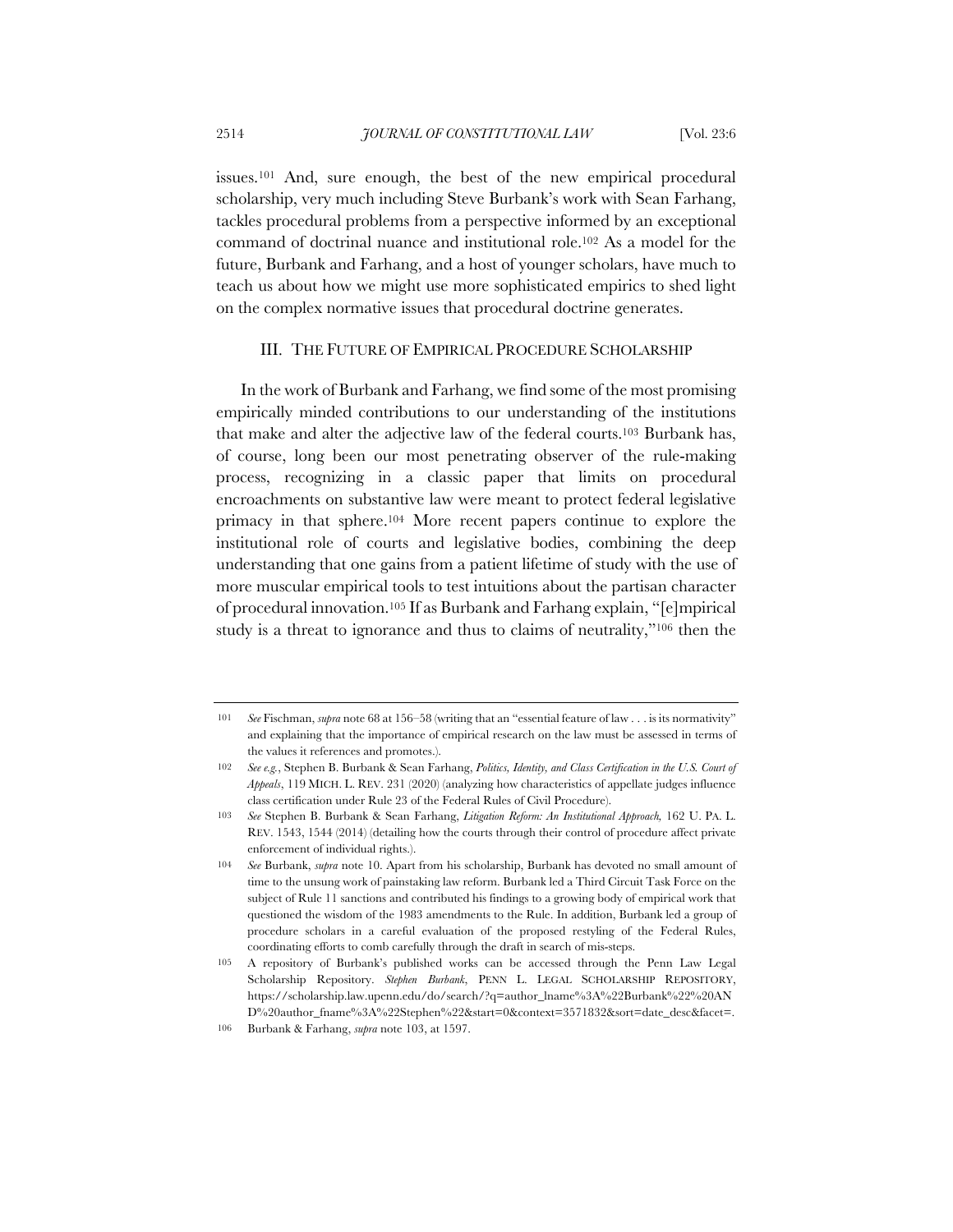empirics on display in this work powerfully reveal partisan politics at work in the nominally neutral precincts of procedural reform.

#### *A. Burbank and Farhang on the Political Economy of Procedure*

Burbank and Farhang work at several levels at once. For starters, they offer an empirical account of legislative efforts to alter access to court for plaintiffs seeking to vindicate their rights under federal statutes, many of which include provisions for the payment of attorneys' fees.<sup>107</sup> Beginning with the Reagan era, many of these proposals sought to curtail fee payments or impose other restrictions in response to a supposed litigation "explosion."108 But these proposals failed to gain traction, in part due to the multiple veto points in the legislative process and in part due to the absence of broad-based popular support.109 Then, Burbank and Farhang chart a more successful gambit as reformers shifted their attention away from legislative reform and in the direction of reform through the process of amending and interpreting procedural rules.110 Early efforts at reform by rule change (such as the 1983 version of Rule 11) triggered popular opposition and led to the creation of a more transparent rule-making process, culminating in the 1988 amendments to the Enabling Act.<sup>111</sup>

But reform was more successful in the Supreme Court, where the Justices have the capacity to make significant changes, as in the rules that govern notice pleading, by simple majority vote.112 Burbank and Farhang show that similar changes have occurred in the interpretation of Rule 23 and in the restrictive interpretation of fee-shifting statutes.<sup>113</sup> They couple this account with an assessment of the ideology of the Justices who voted for and against narrowed access to justice.114 Perhaps unsurprisingly, the more ideologically

<sup>107</sup> *Id*. at 1555–56.

<sup>108</sup> Burbank & Farhang at 1556.

<sup>109</sup> *Id*. at 1564–65.

<sup>110</sup> *See id*. at 1587 ("[E]ffective control of procedure ensures that means are available for a judiciary that is ideologically distant or driven by institutional self-interest to frustrate legislative preferences by constricting access to court.").

<sup>111</sup> The Rules Enabling Act of 1934 authorizes the Supreme court to promulgate rules of procedure, the 1988 amendments formalized the committee procedure through which the rules are researched and proposed. *See* 28 U.S.C. § 2071–2077 (highlighting the Supreme Court's authorization to promulgate rules of procedure).

<sup>112</sup> *See, e.g.*, Ashcroft v. Iqbal, 556 U.S. 662 (2009) (making a widely-remarked change from notice to plausibility pleading by a narrow 5–4 vote).

<sup>113</sup> *See* Burbank & Farhang, *supra* note 103, at 1604 (discussing *Wal-Mart Stores, Inc. v. Dukes*, 564 U.S. 338 (2011), as a decision that stretched interpretation of Rule 23 to the breaking point).

<sup>114</sup> *Id.* at 1607.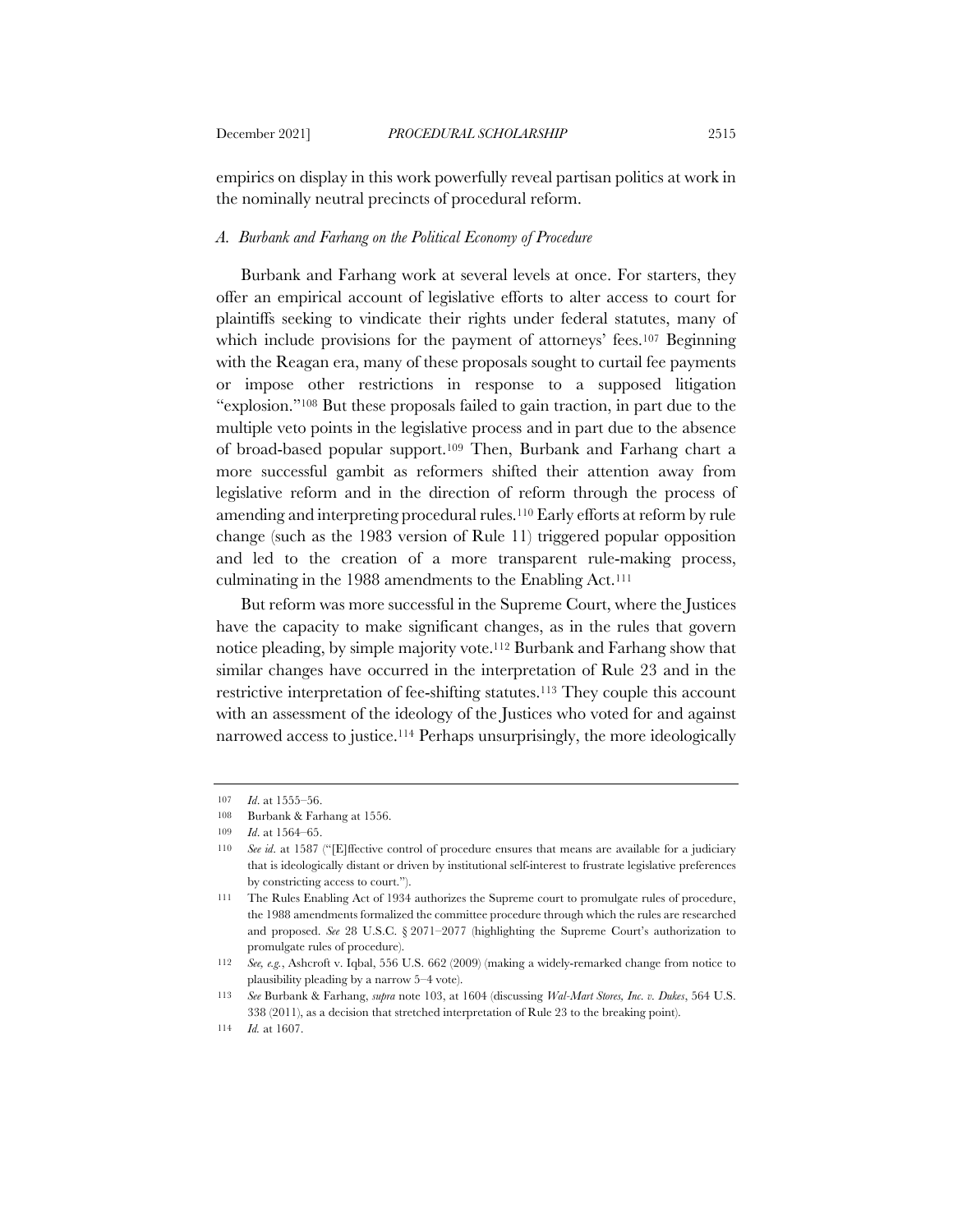conservative Justices were those most likely to support narrowed access to the federal courts along a range of issues.115

Like the politics of rule amendments, the empirics on display work at several levels. First, the authors nicely debunk the empirical evidence marshaled to support access-narrowing amendments to the rules of procedure.116 Down a long list of issues, from pleading to discovery to baseless or frivolous litigation, careful study of the actual practice of civil litigation reveals little empirical support for changes proposed to narrow access to court.117 Second, the authors draw on impressive large N studies of the voting behavior of the Justices to cement the claim that ideology informs the Court's approach to what they describe as a form of procedural lawmaking through the interpretive process.<sup>118</sup> But they stop short of overclaiming, recognizing at several points along the way that other factors aside from ideology undoubtedly inform the Justices' votes.119

To summarize, Burbank and Farhang combine the insights of the "machine" and the "experts" in a magisterial account of the political economy of procedural law reform.120 The piece would not have been possible without a deep knowledge of the field and a close reading of the interaction of Supreme Court decisional law and the rule-making process. Nor would the work have conveyed so powerful a message had it relied only on a narrative account of the law and politics of procedural lawmaking. Other senior scholars have made the arresting, if largely intuitive or casually empirical, claim that the Supreme Court has been captured by the Chamber of Commerce;121 Burbank and Farhang provide compelling proof.

#### *B. The New Procedural Empiricism*

One measure of the success of the new procedural empiricism has been the extent to which it has encouraged a broad group of younger scholars to take up the empirical study of procedure, particularly with an eye on the

<sup>115</sup> The justices least likely to vote for greater access were Powell, Thomas, and Scalia. The justices most likely to vote for expanded access were Kagan, Sotomayor, and Brennan. *Id.* at 1607.

<sup>116</sup> *Id.* at 1558–59.

<sup>117</sup> *Id.*

<sup>118</sup> Burbank & Farhang, *supra* note 103, at 1572–73.

<sup>119</sup> For example, the authors theorize that a decreased threat of legislative override may have played a role in judicial decision making post-1994. *Id.* at 1577.

<sup>120</sup> *See* Ruger, et al., *supra* note 94 (summarizing Burbank and Farhang's contributions).

<sup>121</sup> *See* Paul D. Carrington, *Business Interests and the Long Arm in 2011*, 63 S.C. L. REV. 636 (2011) (expressing agreement with Arthur Miller that the Court's opinion in *J. McIntire Machinery Ltd. v. Nicastro*, 546 U.S. 873 (2011), reflects its capture by the Chamber of Commerce).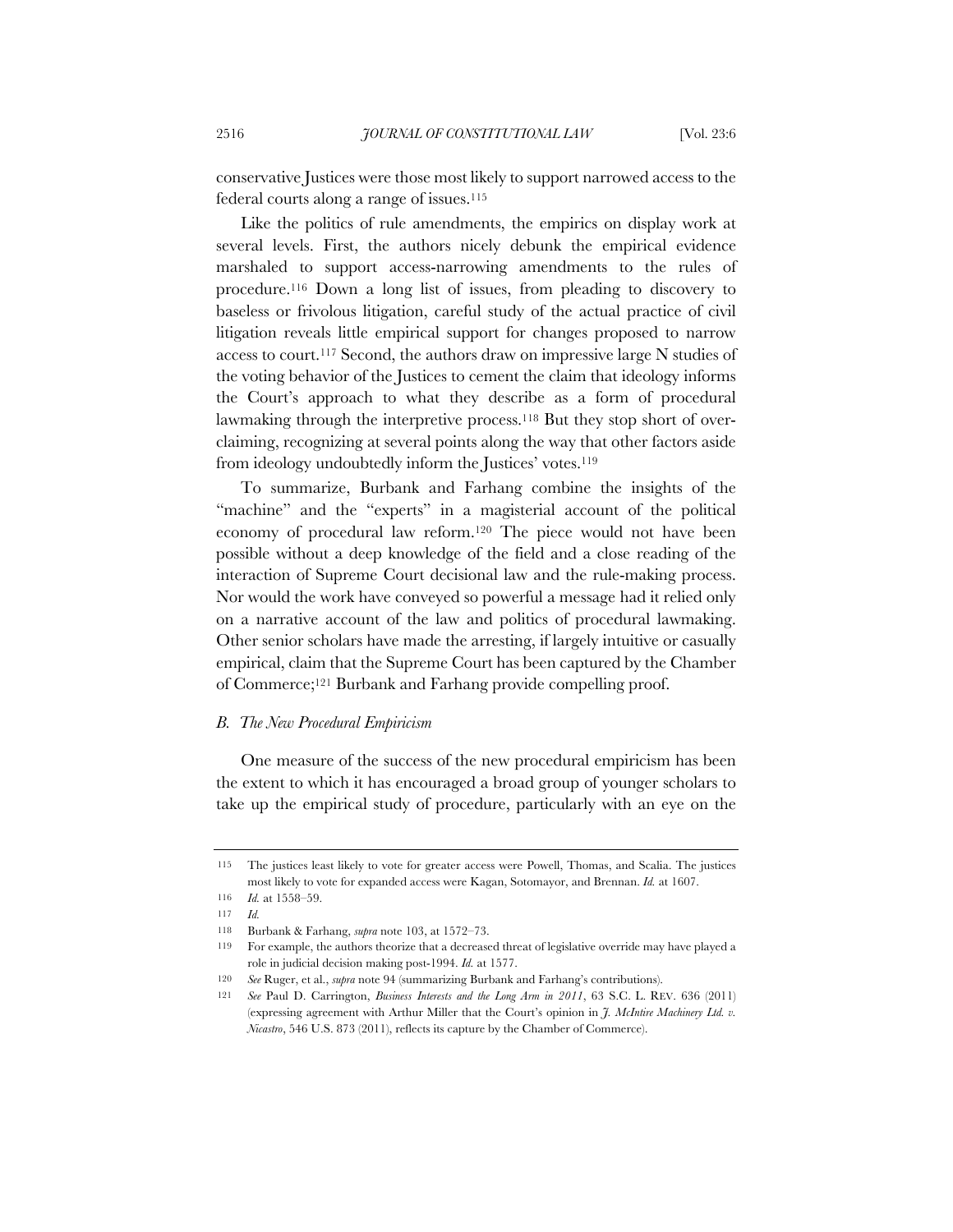regulatory role of private civil litigation and the politics of the rulemaking process. Brooke Coleman has looked critically at the membership of the rules advisory committees, questioning its lack of diversity.122 Zach Clopton has compiled a remarkable collection of data on the rulemaking process in the state systems, providing an exhaustive and long overdue account of their form and function.123 Others, including Diego Zambrano, have adopted less distinctively empirical strategies, following Burbank and Farhang to reckon the benefits of private civil discovery as a substitute for more expensive forms of agency investigation and enforcement.124

The best such procedural scholarship also follows Burbank and Farhang in combining quantitative and qualitative empirical analysis within a framework informed by a clear-eyed set of normative questions. Marin Levy's work with Adam Chilton on random panel assignments provides a kind of one-two empirical punch. The first paper examines the fact of the matter, compiling a dataset of circuit court panel assignments and questioning the widespread assumption that such assignments had been randomly made.125 The second paper explores the practice of assignment through painstaking interviews with circuit judges and senior court administrators, confirming its non-random character.126 Such work, informed by knowledge of the institutions of circuit court adjudication, calls for reconsideration of a large body of quantitative empirical work that takes random assignment as a given.

While some of these empirical pieces have been written without the benefit of disciplinary training in statistics, much of the best recent empirical procedural scholarship displays a nice statistical sophistication. Consider the work of Jonah Gelbach, who wrestles productively with the changes to procedure wrought by the Supreme Court's decisions in *Twombly* and

<sup>122</sup> *See* Brooke D. Coleman, *#SoWhiteMale: Federal Civil Rulemaking*, 113 NW. U. L. REV. 407 (2018) (reporting that 116 out of 136 members appointed to the rules committee over its history have been white males); *cf.* Stephen B. Burbank & Sean Farhang, *Federal Court Rulemaking and Litigation Reform: An Institutional Approach*, 15 NEV. L.J. 1559 (2015) (tracing the politics that inform selection of members on the rule-making committees of the Judicial Conference).

<sup>123</sup> *See* Zachary D. Clopton, *Making State Civil Procedure*, 104 CORNELL L. REV. 1 (2018) (compiling data on the rule making process).

<sup>124</sup> *See* Diego Zambrano, *Discovery as Regulation*, 118 MICH. L. REV. 71 (2020) (arguing, via a less empirical method, the case for private discovery).

<sup>125</sup> *See* Adam S. Chilton & Marin K. Levy, *Challenging the Randomness of Panel Assignment in the Federal Courts of Appeals*, 101 CORNELL L. REV. 1 (2015) (compiling evidence of nonrandom panel assignment in federal appellate courts).

<sup>126</sup> *See* Marin K. Levy, *Panel Assignments in the Federal Courts of Appeals*, 103 CORNELL L. REV. 105 (2017) (confirming through interviews a set of non-random assignment practices).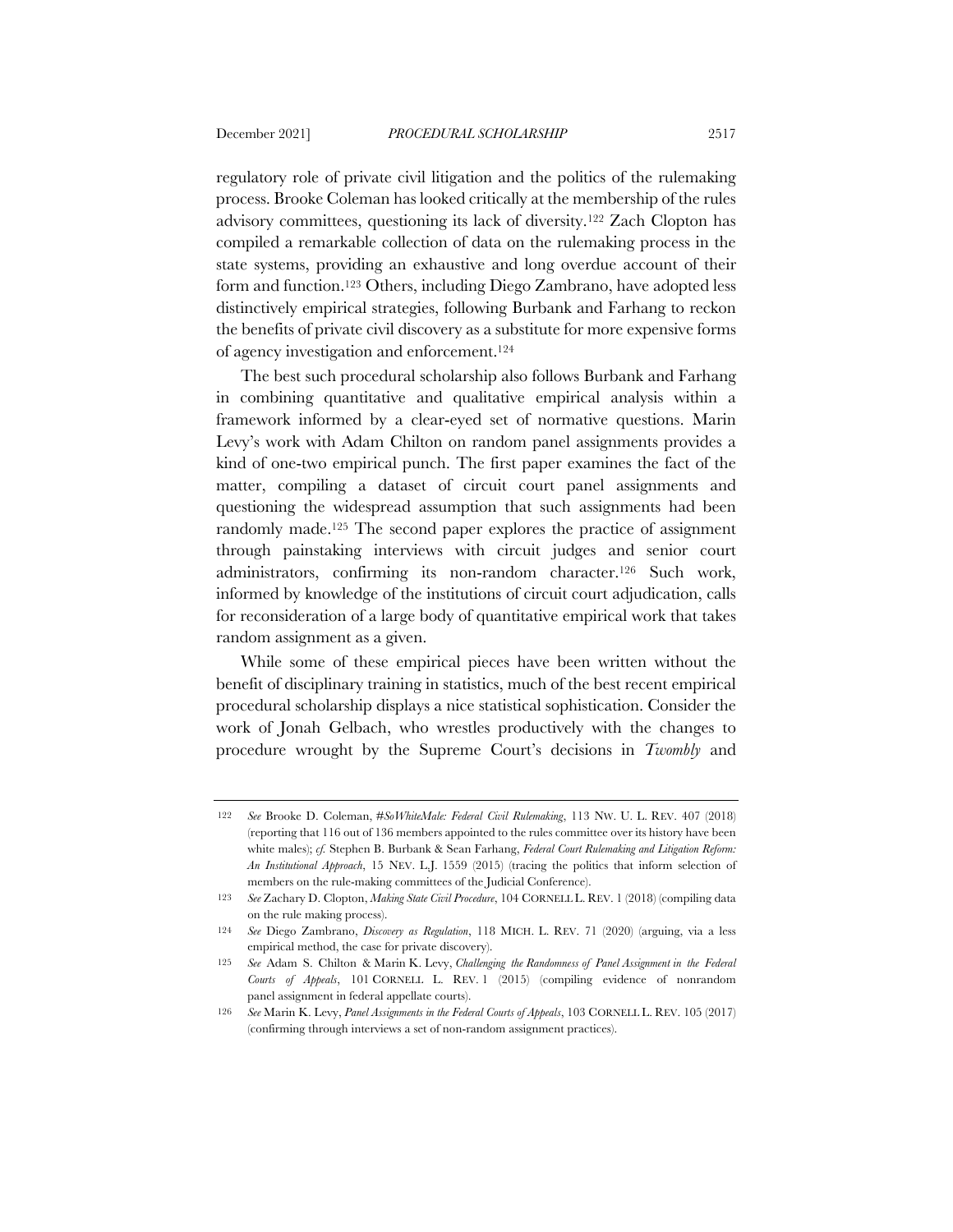*Iqbal*.127 Gelbach sets out to help us better understand the impact of the two decisions on pleading, motions to dismiss, discovery, and adjudication on the merits. In doing so, he recognizes that the design of empirical scholarship must be driven by a sound understanding of normative questions and account for the complexity of human behavior.128 Thinking hard about selection effects, Gelbach effectively criticizes much of the no-big-deal empiricism that emerged post-*Twiqbal*.129

One might well predict that the procedure scholars of the future will increasingly enter the job market with advanced degrees in other disciplines. My colleague at Northwestern, Sarah Lawsky, maintains a database of all new hires at AALS member schools.130 According to Lawsky, who cautions that the information she collects depends on self-reporting and may not be complete, procedure scholars increasingly come to the market with advanced degrees but not at the rate of the general hiring pool.131 Consider the following table, collecting data from 2011-2020 and comparing the background of all newly hired professors with those new hires who list civil procedure as one of their two top fields of endeavor.

<sup>127</sup> *See* Jonah B. Gelbach, *Locking the Doors of Discovery?* 121 YALE L.J. 2270 (2012); Jonah B. Gelbach, *Can the Dark Arts of the Dismal Science Shed Light on the Empirical Reality of Civil Procedure?* 2 STAN. J. COMPLEX LIT. 223 (2014).

<sup>128</sup> *See* Gelbach, Dark Arts *supra* note 127, at 292–93 (emphasizing normative bite and human agency as complicating factors in quantitative empirical analysis).

<sup>129</sup> *Id.* at 234 (criticizing Hubbard's failure to take account of defendant-focused selection effects).

<sup>130</sup> Sarah Lawsky, *Entry Level Hiring Report*, PRAWFSBLAWG (May 11, 2021), https://prawfsblawg.blogs.com/prawfsblawg/entry-level-hiring-report. Lawsky prepared the tabular comparison at the author's request. Note that hires in civil procedure are identified not by willingness to teach as expressed in the registry forms submitted to AALS but by self-reports of fields of primary scholarly interest as submitted to Lawsky. Note further that new hires in civil procedure are included in the data for "all doctrinal hires," thus muddying the comparison to some extent.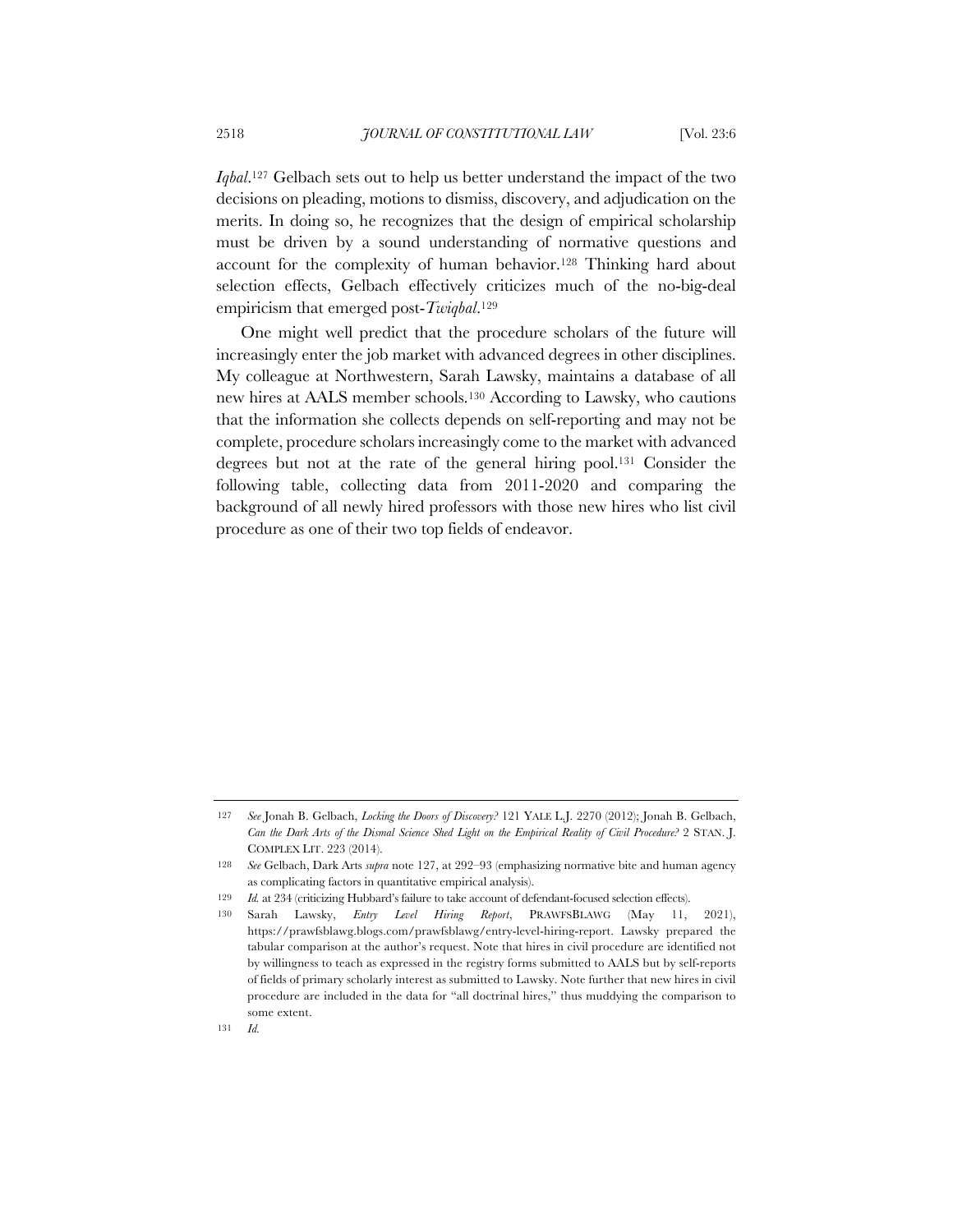



The data reveal that civil procedure scholars, as one might expect, are more likely to have clerkship experience and less likely to have advanced degrees, including Ph.Ds than newly hired scholars as a group.132 Yet one supposes that new hires in procedure over the past decade were substantially more likely to have advanced degrees and doctorates at the time they were hired than the incumbent procedure professors they joined or replaced.

I view the disciplinary background of those recently hired in procedure, coupled with their practice, fellowship, and clerkship experience, as a particularly hopeful sign of what lies ahead for procedure scholarship. Command of legal doctrine remains a key element of procedure scholarship, providing the framework that helps define what counts as important in the field. Indeed, a continuing concern with getting the doctrine right helps to explain the popularity of the listserv in civil procedure, where scholars from around the country pose and parse procedure puzzles. Legal rules and the rich normative debates they engender will continue to anchor the best procedure scholarship. Only by understanding the normative discourse of the law can procedure scholars ask the research questions and design the studies needed to provide useful answers.

<sup>132</sup> One might suppose, as Zach Clopton has suggested, that the trend revealed in the table reflects the advice of senior faculty that job applicants with a background in law practice and no disciplinary training might best seek their academic fortune as proceduralists.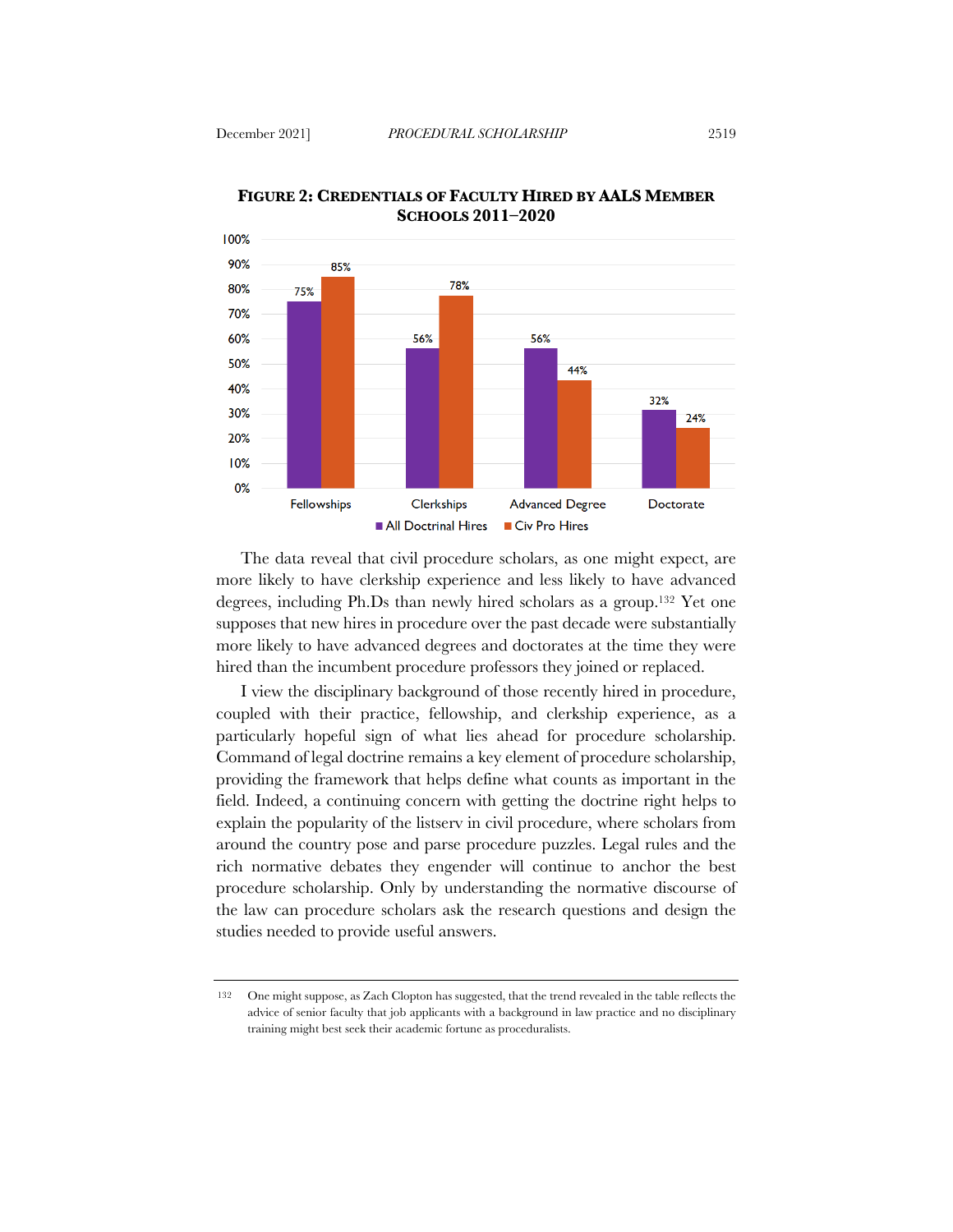#### *C. Integrating Law and Discipline-Based Scholarship*

What's true for scholarship in procedure may well be true for the rest of the law school. Some versions of a discipline-based model may lead to a law faculty made up of breakout rooms, where the public lawyers talk to one another in spaces set off from those occupied by the economists and historians and political scientists. The multiplicity of discipline-based workshops at the modern law school provides some evidence of disciplinary fragmentation.133 Only the most ardent faculty member can attend and contribute to all of the sessions on offer; most faculty members focus on those that seem most relevant to their work. One might begin to worry when the economists at a law school prefer to talk shop with the university's other economists (those housed in the business school and the college of arts and sciences) than with their law school colleagues.

Such fragmentation threatens the coherence of law as a discourse around which the law faculty can organize its intellectual life. That life has many elements: members of a law faculty work together to produce new legal scholarship, they collectively contribute to the improvement of work presented to them at workshops, they evaluate the scholarship of prospective new members of the faculty at both hiring and tenure time, they define what counts as good in legal scholarship by performing peer reviews at the request of the growing number of law journals that have made such review a part of the article selection process, they make judgments about quality in awarding prizes, chairs, and other recognition. Those assessments of quality have real consequences, both for the sort of scholarship that makes its way into the nation's top law reviews and for the kind of work aspiring scholars will produce as they apply for teaching jobs. Obviously, law faculties can and should make room for a wide range of disciplinary approaches to legal problems. But normative discourse about the law continues to provide the most coherent framework for integrating the many methods that legal scholars bring to bear on today's problems.134

<sup>133</sup> Workshops on legal methods, such as the law-and-economics workshops that have cropped up here and there, promise one interesting advantage: by bringing together scholarship from a variety of different substantive fields, they may encourage a return to generalist and cross-cutting analysis of substantive doctrine.

<sup>134</sup> On the normative character of legal scholarship, see Mark Tushnet, *Legal Scholarship: Its Causes and Cure*, 90 YALE L. J. 1205 (1981); *see also* Edward Rubin, *Law and the Methodology of Law*, 1997 WIS. L. REV. 521, 522 (1997) (outlining the prescriptive element of legal scholarship); Edward Rubin, The Practice and Discourse of Legal Scholarship, 86 MICH. L. REV. 1835, 1848 (1988) (identifying a "prescriptive voice distinguishes legal scholarship from most other academic fields").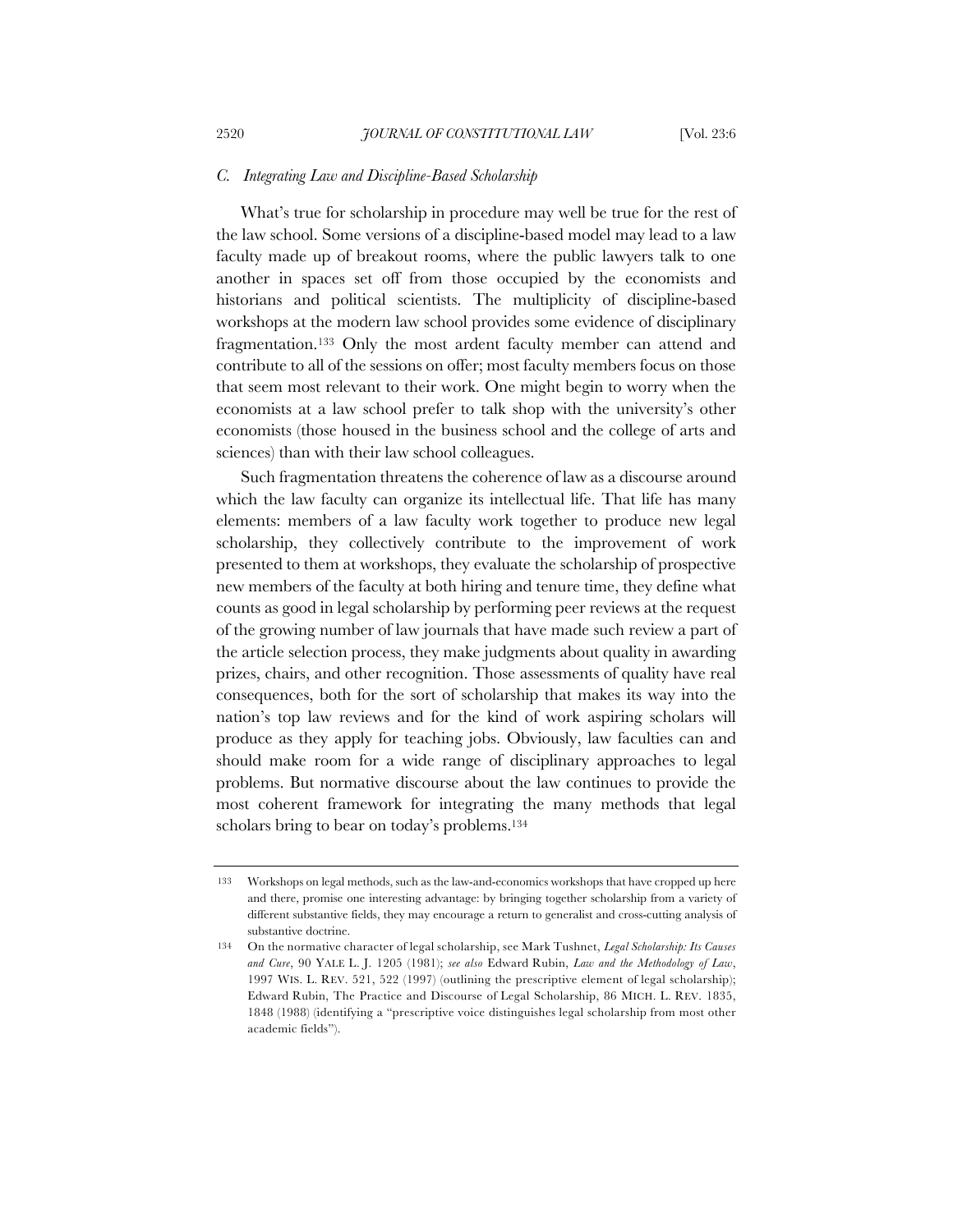The centrality of normative legal discourse challenges the assumptions of some discipline-based scholarship, much of which prizes positive accounts over normative accounts. But many of the disciplinary scholars who come to legal scholarship find its openly normative character newly invigorating. Legal scholarship can make a significant contribution to the reform and improvement of the law, as Borchard's example underscores. Many departments in the university look for ways to contribute to society, perhaps through technology transfer to the private sector. Scholarship in law, especially where it provides insights into suggested adjustments in legal doctrine or advocates for legislative change, often leads to a comparable form of technology transfer. Law professors submit amicus briefs, they testify before legislative assemblies, and they work with law reform groups such as the American Law Institute and the National Commission on Uniform State Laws, all with a view towards influencing the future direction of law.

Empirical scholarship in procedure can make substantial contributions to the project of keeping the rules of procedure, state and federal, up to date. Indeed, rule-makers at the federal level have shown a growing appetite for empirical assessments of various kinds. Empirics underlay the amendments to Rule 11, establishing a safe harbor in 1993;135 empirics informed the evaluation of changes to the practice of class actions; and empirics followed in the wake of *Twiqbal* as rule-makers weighed the import of those decisions.136 A host of new studies seek to bring empirical learning to bear on the allocational decisions that abound in the fields of procedure and jurisdiction.<sup>137</sup>

### *D. The Market for Legal Scholarship*

Reflections on the value of legal scholarship lead naturally to some consideration of the market for legal scholarship. Market-based thinking leads in turn to questions about what value legal scholarship confers on society, what justifies the high tuitions that many law students pay to underwrite the time law professors devote to their scholarship, and who ultimately pays for legal scholarship. Market-based thinking played a role in

<sup>135</sup> The advisory committee notes accompanying the 1993 amendment opens with a collection of the empirical work that had been published, examining experience under the 1983 version of Rule 11. *See* Advisory Comm. Notes (citing, among other works, the Third Circuit Task Force Report, prepared under the leadership of Steve Burbank).

<sup>136</sup> On the use of empirical studies in connection with the rule-making process, *see* Paul D. Carrington, *Politics and Civil Procedure Rulemaking: Reflections on Experience*, 60 DUKE L.J. 597 (2010).

<sup>137</sup> *See* David Freeman Engstron, *The Twiqbal Puzzle and Empirical Study of Civil Procedure,* 65 STAN. L. REV. 1203 (2013) (reviewing the explosion of empirical studies following *Twiqbal*).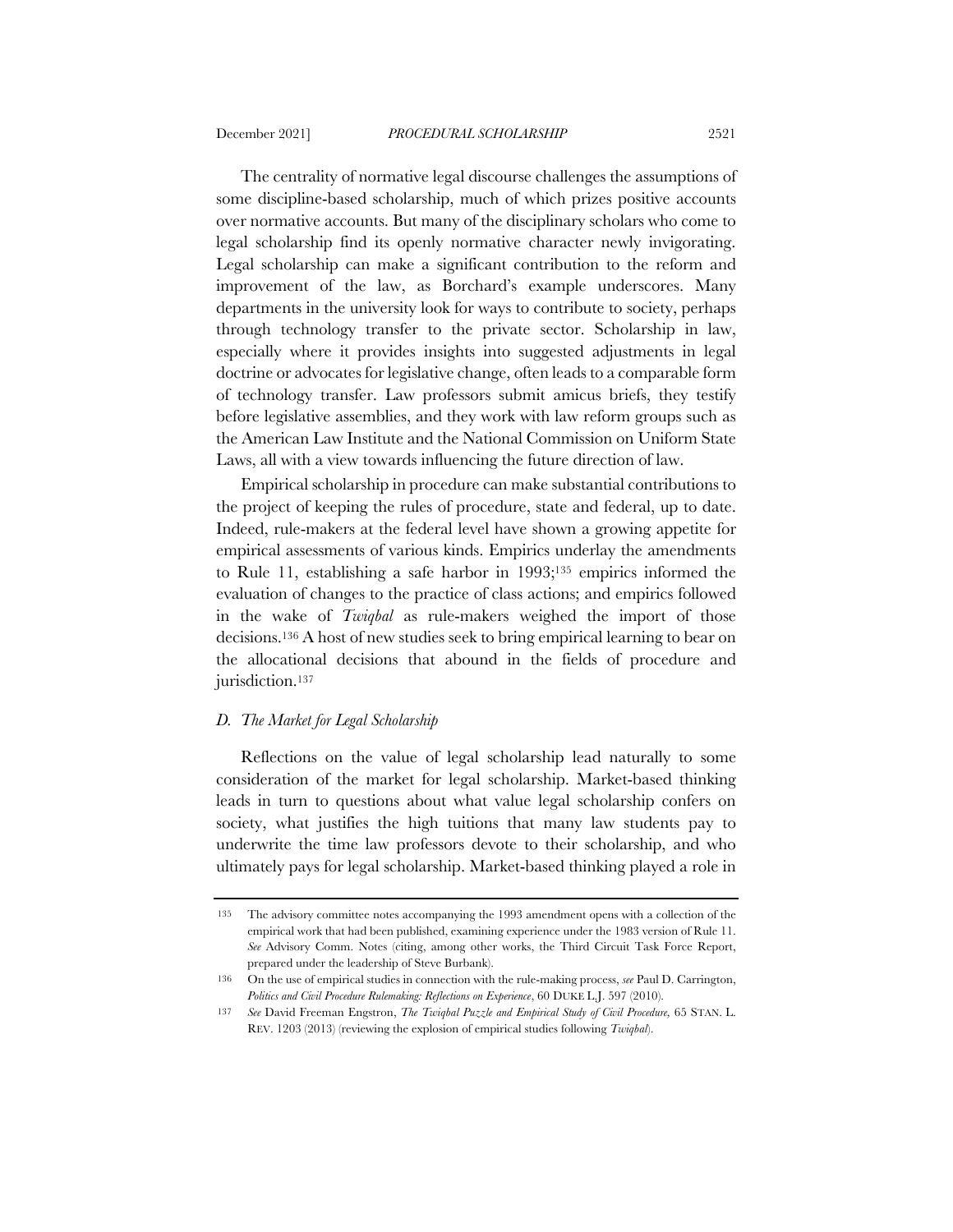Dean Van Zandt's preference for faculty scholarship devoted to the production of monographs rather than treatises.138 Van Zandt apparently believed that the willingness of the practicing bar to purchase treatises and other doctrinal material in the market lessened the need for law schools to support research to produce such materials.<sup>139</sup> From Van Zandt's perspective, faculty salary increases and research bonuses were unnecessary to bring treatises to market and the doctrine explored in such works was, in any case, unworthy of extended scholarly treatment and study.140

Recognizing that faculty members can exploit side markets for their expertise suggests the need to consider one additional problem. Private consulting promises a potentially significant source of additional income to law professors with established reputations in their fields.141 Over time, the financial allure of private consulting might dampen the enthusiasm of tenured faculty for the production of new scholarship. I am unaware of any good study of the number of hours that tenured law professors devote to consulting work, but universities typically impose caps, taking the view that such projects may conflict with the faculty's professorial duties.<sup>142</sup> The market for consulting work might lead some deans to prefer discipline-based scholars on the theory that their work might attract fewer distracting opportunities to consult, at least with law firms.

Market substitutes and opportunity cost provided the basis for Judge Posner's speculation that the law faculties of the future would comprise a set of highly-paid doctrinalists and a set of more moderately compensated discipline-based scholars.143 Posner reasoned that the doctrinalists could leave academia to secure employment at high-paying law firms.144 So far as

<sup>138</sup> *See* Van Zandt, *supra* note 50 at 333 (asserting that practitioners have a "substantial market interest" in conducting doctrinal research in specialized areas of law).

<sup>139</sup> *Id.*

<sup>140</sup> Had the law school captured the value created by the faculty's production of casebooks and treatises as works for hire, one might suppose that Van Zandt would have provided greater support for such scholarship. *See* Matthew T. Bodie, *Funding Legal Scholarship*, 4 J. L. PERIODICAL LAB'Y OF LEGAL SCHOLARSHIP 107, 113–14 (2014) (noting that though law schools fund the production of textbooks and treatises through a professor's salary, the profits from those publications flows directly to the author rather than the institution).

<sup>141</sup> *See generally*, Rory K Little, *Law Professors as Lawyers: Consultants, of Counsel*, *and the Ethics of Self-Flagellation*, 42 S. TEX. L. REV. 345 (2001) (discussing issues surrounding practicing law professors).

<sup>142</sup> *See Id.* at 369 (discussing the informal "twenty–percent" rule for outside work).

<sup>143</sup> *See* Richard A. Posner, *The Present Situation in Legal Scholarship*, 90 YALE L.J. 1113, 1129 (1981) (calling for a substantial increase in the salary paid to doctrinalists).

<sup>144</sup> *Id.* at 1116–17 (noting that despite the similarity in practice of doctrinal academics and practicing lawyers, law teacher salaries have remained stagnant while law firm compensation has shot up).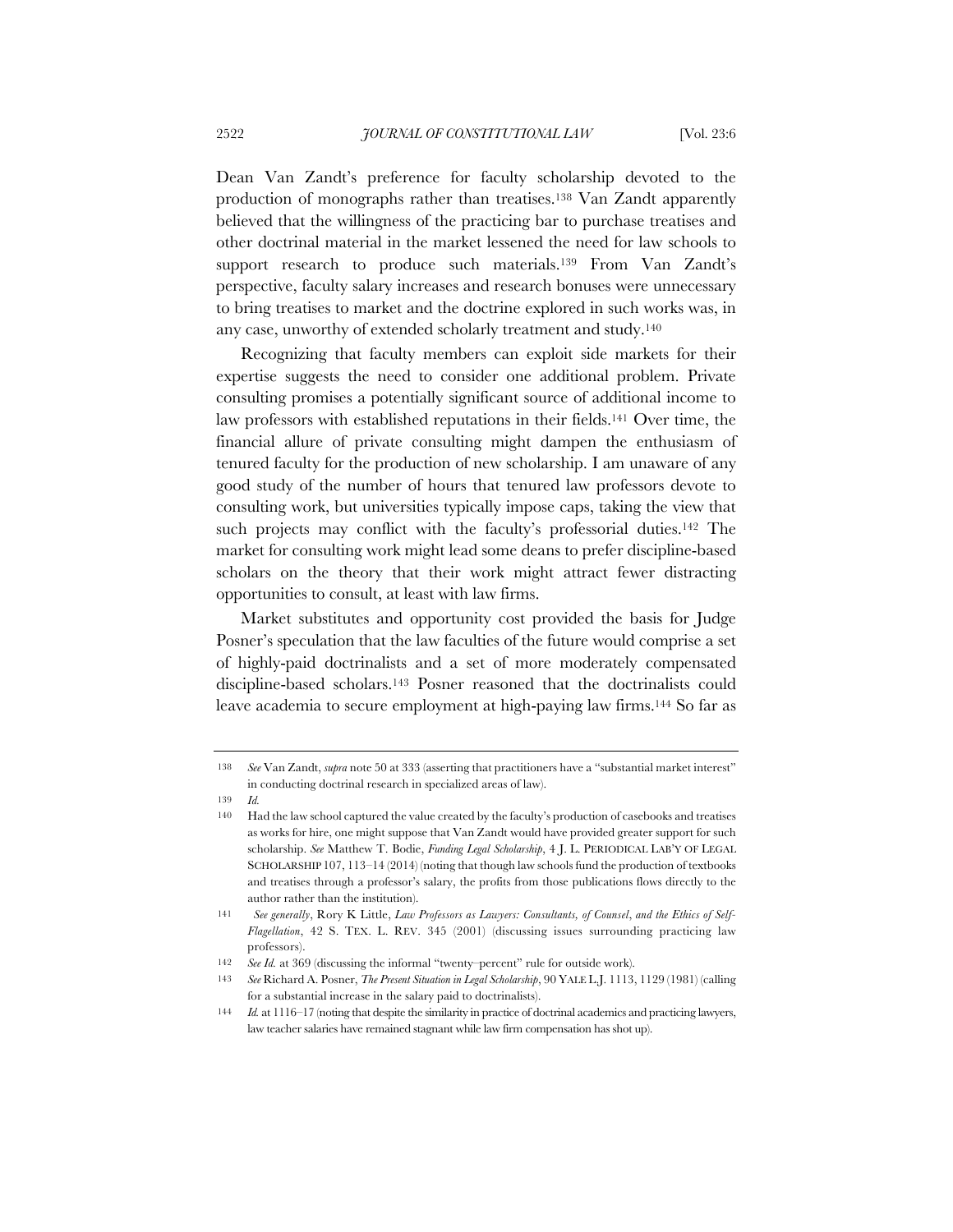I can tell, however, this two-tier system of compensation has yet to take hold in legal academia. Especially at the entry-level, law schools in my experience tend to make equally valued offers to all new hires on the tenure track, without regard to the extent of the candidates' disciplinary training or their ability to secure alternative employment in a law firm.145 But the market for consulting income, often paid by private law firms, may offer subtle support for Posner's thesis, giving rise to the income gap that Posner predicted.

Leaving aside outside income and focusing on the cost of legal scholarship and the benefits it confers on society, one might question the devotion of top law schools to the production of legal knowledge. Law professors devote a significant portion of their time to scholarship; indeed, when one considers the compensation paid to law professors, it surely includes the psychic value gained from the publication of scholarly ideas. Students underwrite the time spent on scholarship through the payment of tuition increases (made possible in turn by the market for new lawyers) that show no sign of abating.146 After all, if professors taught more, law schools could get by with fewer faculty members and could offer legal education at a more affordable rate. Students might understandably wonder about their obligation to underwrite an enterprise that offers them little by way of apparent benefits. While we university insiders continue to repeat the old adage about the way good scholarship complements good teaching, evidence to support such claims is anything but abundant.147 The world of legal academia is full of much beloved law teachers who contribute little by way of scholarly output.

Yet a number of factors complicate the case for reducing scholarly output to facilitate increased teaching loads and lessen the cost of legal education. Law schools compete for scholarly talent in a market. Although teaching quality plays a role in the assessment of outside talent, most hiring

<sup>145</sup> To be sure, schools may occasionally hire entry level professors into the rank of associate professor, justifying a salary increment over those hired as assistant professors. But I do not understand such practices to reflect disciplinary training. Of course, in some fields of law, such as antitrust and the calculation of damages, quantitative skills can be especially helpful, as the consulting experience of the economists associated with Compass Lexicon tends to confirm.

<sup>146</sup> Accounting for inflation, it now costs 2.76 times as much to attend a private law school, and 5.92 times as much to attend a public law school as it did in 1985. LST DATA DASHBOARD, https://data.lawschooltransparency.com/costs/tuition.

<sup>147</sup> *See* Deborah Merritt, *Research and Teaching on Law Faculties: An Empirical Exploration*, 73 CHI.-KENT L. REV. 765, 809 (1998) (finding no significant relationship between teaching excellence and scholarly distinction).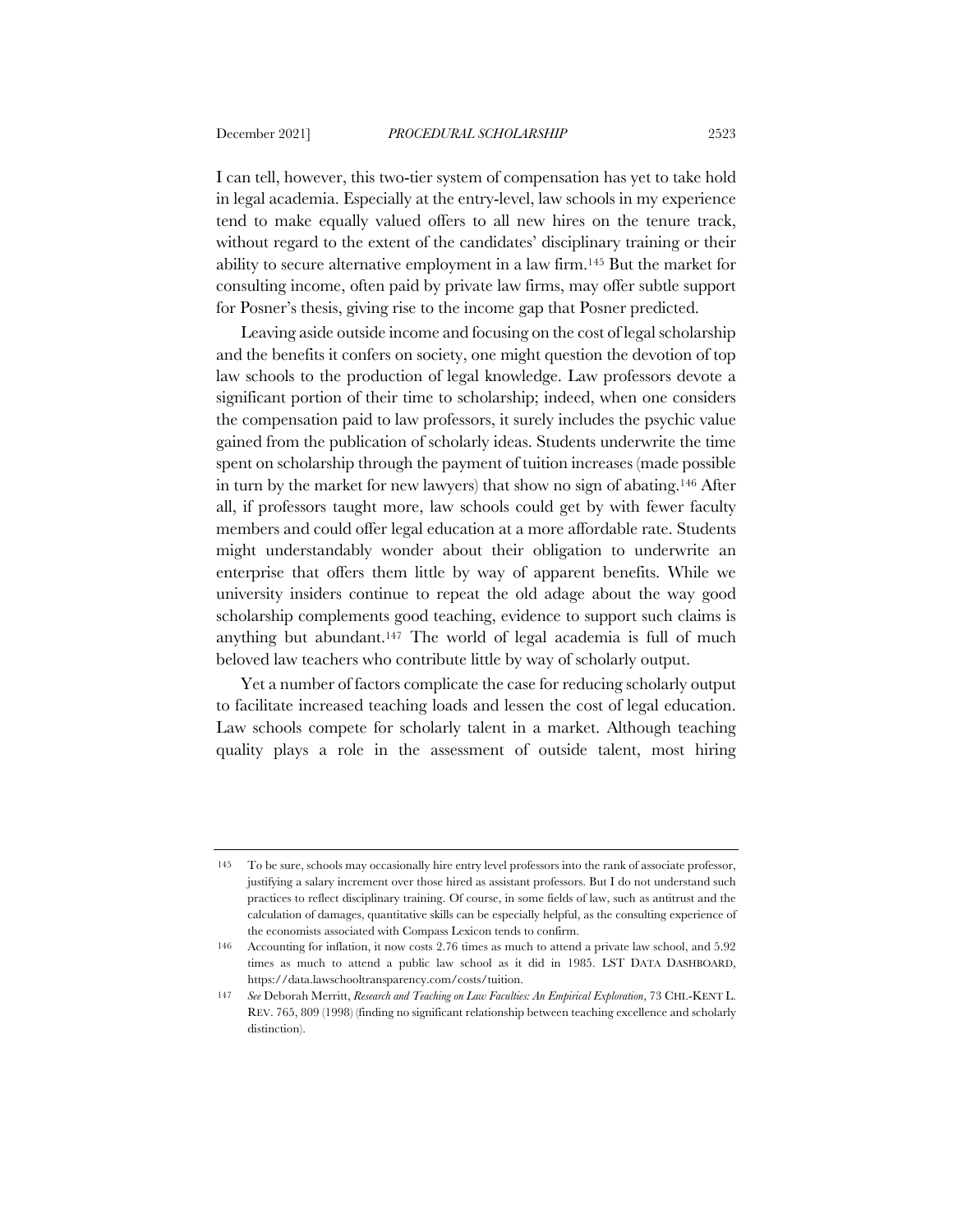committees pay more attention to the quality of a candidate's scholarship.148 Schools compete for talent, in turn, to improve their academic stature.<sup>149</sup> If they succeed, they will improve the value of student degrees and attract more talented students to future classes, confirming a change in institutional quality. While individual faculty members profit from the competition for academic talent, the market remains at least somewhat impersonal; faculty do not simply vote themselves raises in the same breath that they approve tuition increases. Instead, deans typically make both these decisions.

In an engaging study of who pays for and benefits from legal scholarship, Ed Rubin pointed out that students do not bear the cost of legal scholarship, at least in the final analysis.150 Most students borrow money to finance their legal education and repay their loans either through federal loan forgiveness (assuming they take public interest jobs) or through law firm salaries.151 Graduates of more prestigious national law schools draw relatively generous salaries, at least initially.152 Law school prestige, in turn, both helps to ensure and may to some extent depend on the quality of a law faculty's scholarship.153 Scholarship can confer benefits on students and graduates by maintaining or improving the perceived prestige of their alma mater and the value of their degrees. (Hence the understandable concern of alums with changes and especially declines in a school's ranking.) But the ultimate cost of legal scholarship may be underwritten by employers of new legal talent, including law firms, who pay the salary premiums that allow schools to raise tuition and support faculty scholarship. The ultimate incidence of educational costs (and scholarship costs) may fall on law firm clients and others who benefit from the work of new lawyers. Rubin concluded that, in

<sup>148</sup> *See* Daniel Gordon, *Hiring Law Professors: Breaking the Back of an American Plutocratic Oligarchy*, 19 WIDENER L.J. 137 (2009) (describing the hiring process of law professors as one that is comically ill suited to identifying the most effective teachers).

<sup>149</sup> A significant portion of the U.S. News and World rankings is based on a peer assessment score which will invariably reflect the quality of scholarship produced by faculty. *See* Robert Morse et al., *Methodology: 2021 Best Law Schools Rankings*, U.S. NEWS & WORLD REP. (Mar. 16, 2020) https://www.usnews.com/education/best-graduate-schools/articles/law-schools-methodology.

<sup>150</sup> Edward Rubin, *Should Law Schools Support Faculty Research?*, 17 J. CONTEMP. LEGAL ISSUES 139 (2008).

<sup>151</sup> Nearly three-quarters (74.1%) of law students graduate in debt, with an average graduating debt of \$160,000. Mel Hanson, *Average Law School Debt*, EDUCATIONDATA.ORG (Aug. 9, 2020), *https://educationdata.org/average-law-school-debt*.

<sup>152</sup> Typical graduates of T14 schools earn between \$105,000 and \$180,300 in their first year of employment. Mike Stetz,*What Law Grads Earn*, 29 NAT'L JURIST, Spring 2020 at 16.

<sup>153</sup> *See* Morse, *supra* note 149.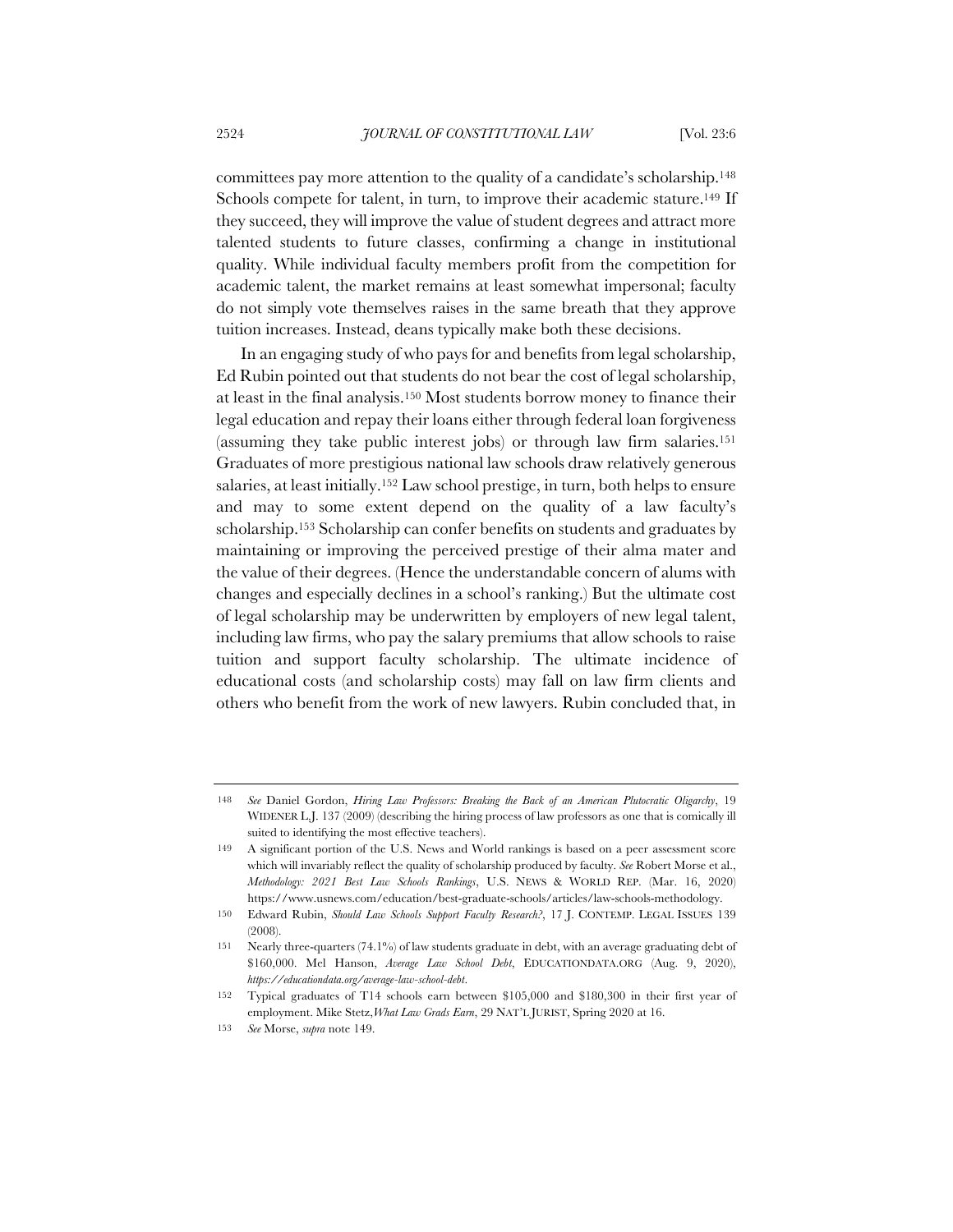this somewhat indirect way, the consumers of legal services tend to pay for the production of legal scholarship.154

In any case, law schools can probably best be seen as more broadly responsible for the production and dissemination of knowledge, rather than more narrowly focused on the production of recent law graduates. So understood, the law school mission naturally privileges scholarly engagement. Students at national schools benefit from their exposure to leading scholars in their respective fields; such exposure better prepares them for the nuanced and highly complex problems they will likely confront in practice. In that sense, the scholarly and pedagogical missions of elite schools complement one another far better than a tuition-based critique of legal scholarship might allow. One might ask whether all law schools should provide the teaching relief that would enable their faculty to conduct research in the same proportions as their colleagues at national schools, but one cannot really doubt the centrality of legal scholarship.

If we see a disruption of the established model of teaching and scholarship in the modern law school, it will likely come from outside the ranks of the current T14. But post-pandemic upstarts, offering souped up versions of the zoom classes that many law schools rolled out in March 2020, might provide just such a challenge. It seems quite possible to imagine a low-cost, on-line alternative to traditional legal education that would connect proven law teachers with those willing to take law schools classes through computer screens, forgoing in exchange for reduced tuition the in-person experiences that many have seen as crucial to the past century's conception of legal education. Yet to secure accreditation and acceptance by employers, such a school would necessarily work to attract highly visible legal educators – sending a signal of quality that would attract high quality students and allay concerns with the academic rigor of the on-line program. (The University of California—Irvine adopted such a strategy when it entered the market for legal education.) Such marquee professors would presumably demand fairly generous salary and benefits (or perhaps stock options to buy shares in a forprofit start-up) as well as opportunities to research and publish. The new online school might economize on the costs of bricks, mortar, campus upkeep, and library books, but would still confront significant personnel costs.

<sup>154</sup> See Rubin, supra note 150, at 151–53 (concluding that cost of legal scholarship properly falls on those who provide legal services and pay tuitions of recent law graduates).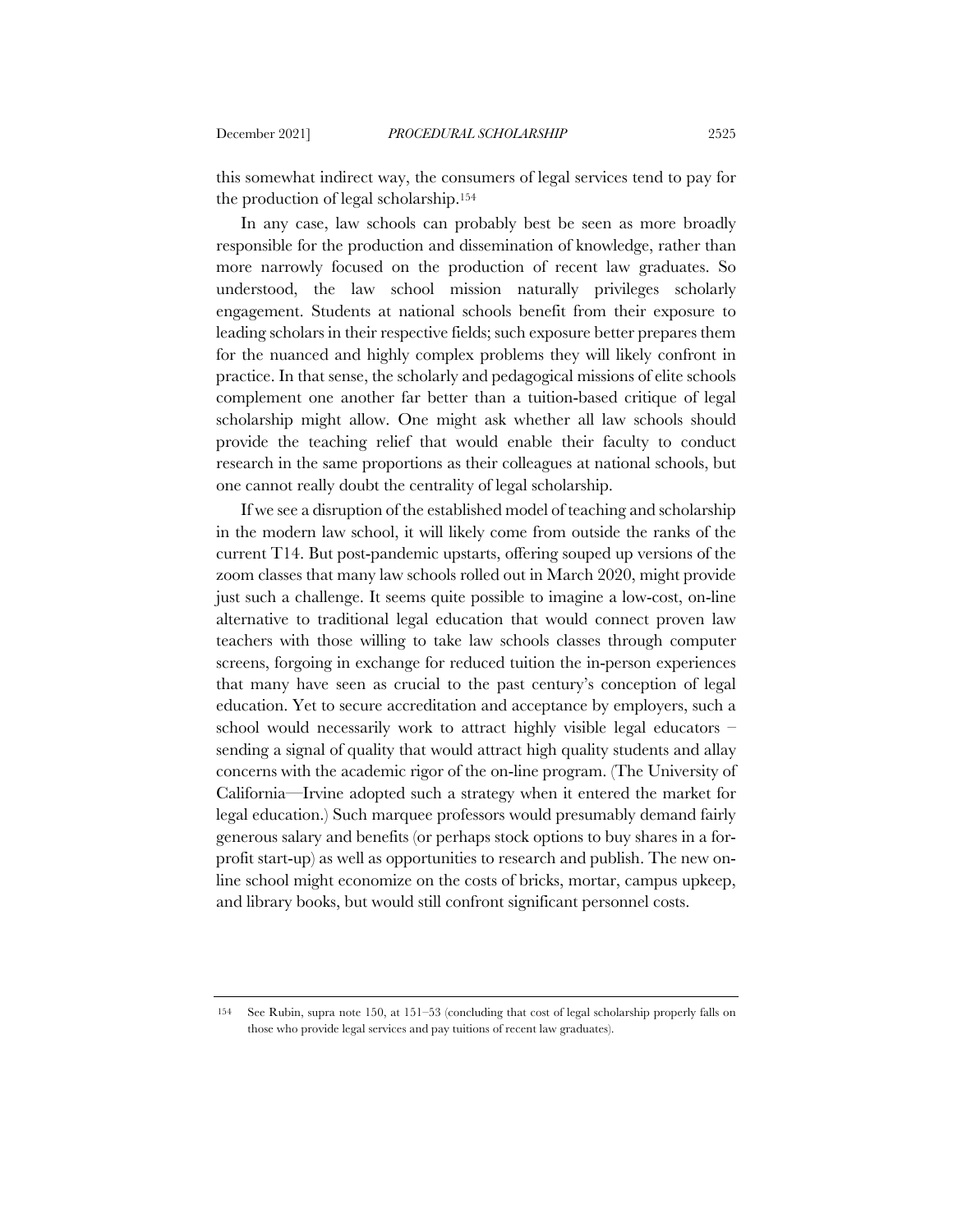#### **CONCLUSION**

Legal scholarship in general, like that in procedure, comes in many shapes and sizes. As Hazard explained, scholars use history, philosophy, legal theory, and empirical tools of various kinds to inform their work. One can approach legal problems from the inside, through the doctrinal and lawreform lenses of an Edwin Borchard, and from the outside, by using empirical tools to consider the impact of law in action. The best scholarship will do both, combining doctrinal sophistication with a recognition that doctrine frames but does not answer most of the questions that matter today. Burbank and Farhang demonstrate the power of interdisciplinary work that begins with a consummate command of legal doctrine and the normative issues it presents and then interrogates those issues with patient and wellconstructed empirics.

Legal scholarship will grow more empirically sophisticated over time, as disciplinary training provides an entry point for criticism of slipshod methods. I suspect that the best such scholarship will combine the doctrinal nuance on display in Burbank and Farhang with an increasingly powerful set of empirical tools (not all quantitative). One might predict that some of the best such work may take place in the field of procedure, where the scholarly community continues to reward a strong command of the law's technical language and doctrinal wrinkles. By demanding such doctrinal command as the price of doing business in the field, procedure may tend to discourage empiricists from entering the field to conduct the unthinking regression analyses that Fischman rightly criticized. Only scholars who have a strong command of the language and nuance of the law, in books and in courtrooms, will be drawn to and make headway in the field. Doctrinal sophistication cannot alone ensure that scholars will pose interesting normative questions, but an insistent demand for prescriptive implications may help.

In the end, then, one might predict that the future will bring a normative empiricism that fuses the legal scholar's prescriptive instinct for the way law changes with a set of powerful empirical tools. One of those tools, using big data to interrogate relationships, will surely play a more substantial role.155 But computational technology is not the only empirical tool available to scholars. And, if the comments of Chief Justice Roberts are any indication, it may take a few more years for the legal profession to grow into the

<sup>155</sup> *See* Adam R. Pah, et al., *How to build a more open justice system*, 369 SCIENCE 134–36 (2020).